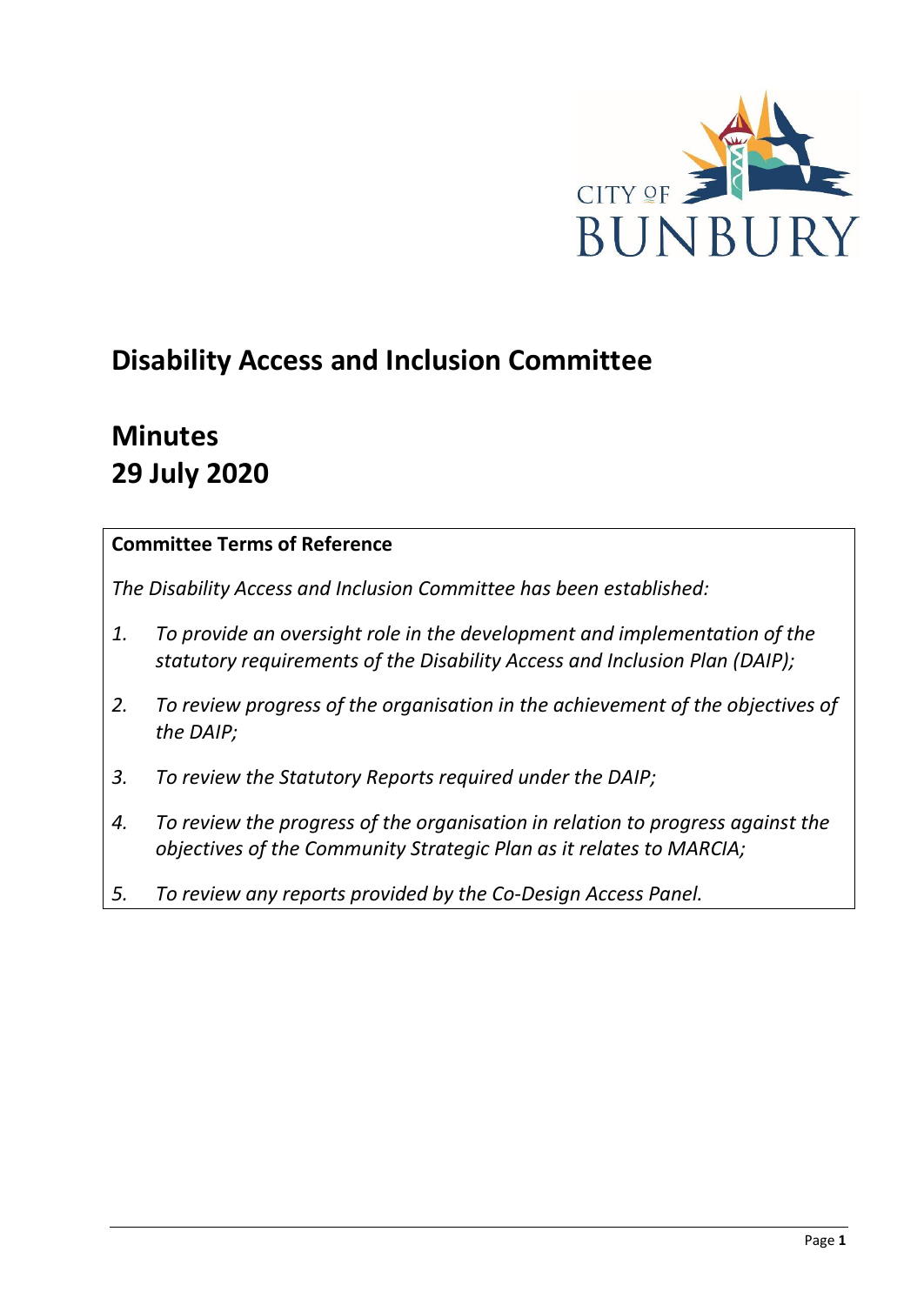#### **Table of Contents**

| ubie |  |
|------|--|
|      |  |
|      |  |

Item No

#### Page No

| 1. |      |                                                                     |  |
|----|------|---------------------------------------------------------------------|--|
| 2. |      |                                                                     |  |
| З. |      |                                                                     |  |
| 4. |      |                                                                     |  |
|    | 4.1  |                                                                     |  |
|    | 4.2  |                                                                     |  |
| 5. |      |                                                                     |  |
| 6. |      |                                                                     |  |
| 7. |      |                                                                     |  |
| 8. |      |                                                                     |  |
|    | 8.1  |                                                                     |  |
|    | 8.2  |                                                                     |  |
|    | 8.3  |                                                                     |  |
| 9. |      |                                                                     |  |
|    |      |                                                                     |  |
|    |      |                                                                     |  |
|    |      |                                                                     |  |
|    | 10.3 |                                                                     |  |
|    |      |                                                                     |  |
|    |      |                                                                     |  |
|    |      |                                                                     |  |
|    |      | 12.1 Response to Previous Questions from Members taken on Notice 18 |  |
|    |      |                                                                     |  |
|    |      |                                                                     |  |
|    |      |                                                                     |  |
|    |      |                                                                     |  |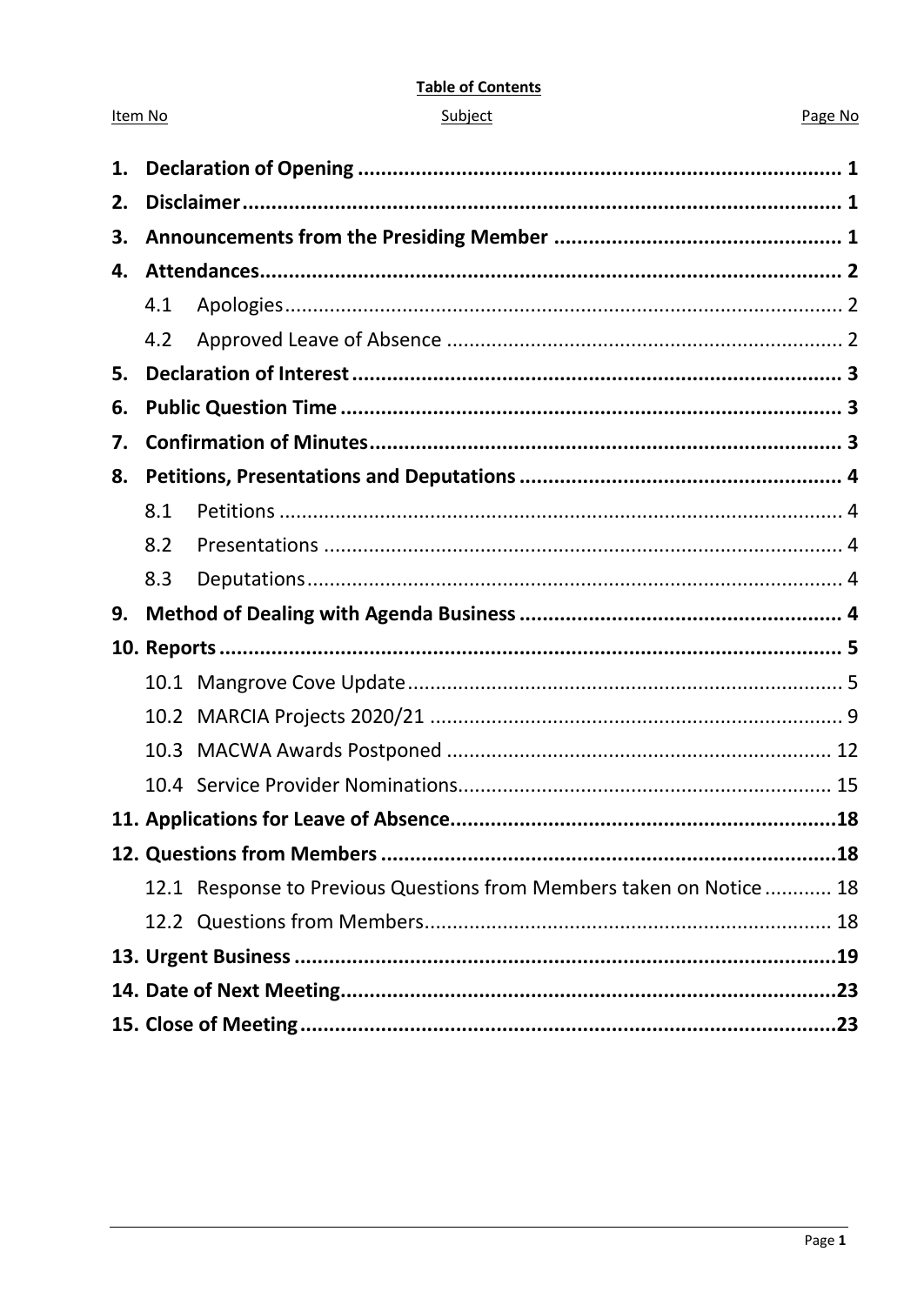## **Acknowledgement of Country**

\_\_\_\_\_\_\_\_\_\_\_\_\_\_\_\_\_\_\_\_\_\_\_\_\_\_\_\_\_\_\_\_\_\_\_\_\_\_\_\_\_\_\_\_\_\_\_\_\_\_\_\_\_\_\_\_\_\_\_\_\_\_\_\_\_\_\_\_\_\_\_\_\_\_\_\_\_\_\_\_\_\_\_\_\_\_\_\_\_\_\_\_\_\_\_

We acknowledge the Traditional Custodians of this land, the Wardandi Noongar people, and pay our respects to Elders past, present and future.

## **Vision**

Bunbury: welcoming and full of opportunities.

## **Organisational Values**

## #WEARECOB

| <b>WE ARE COMMUNITY</b> | We are one team<br>We keep each other safe<br>We display empathy and respect<br>We have fun and celebrate our successes<br>We work together to achieve great<br>outcomes                                                               |
|-------------------------|----------------------------------------------------------------------------------------------------------------------------------------------------------------------------------------------------------------------------------------|
| <b>WE ARE OPEN</b>      | We are open to opportunities<br>We actively listen and think things through<br>We are inclusive and treat everyone equally<br>We are honest and open in our<br>communications<br>We are open to feedback to improve our<br>performance |
| <b>WE ARE BRAVE</b>     | We lead the change, we own it<br>We trust and empower each other<br>We have the difficult conversations early<br>We hold ourselves to the highest standard<br>We have the courage to improve and<br>simplify                           |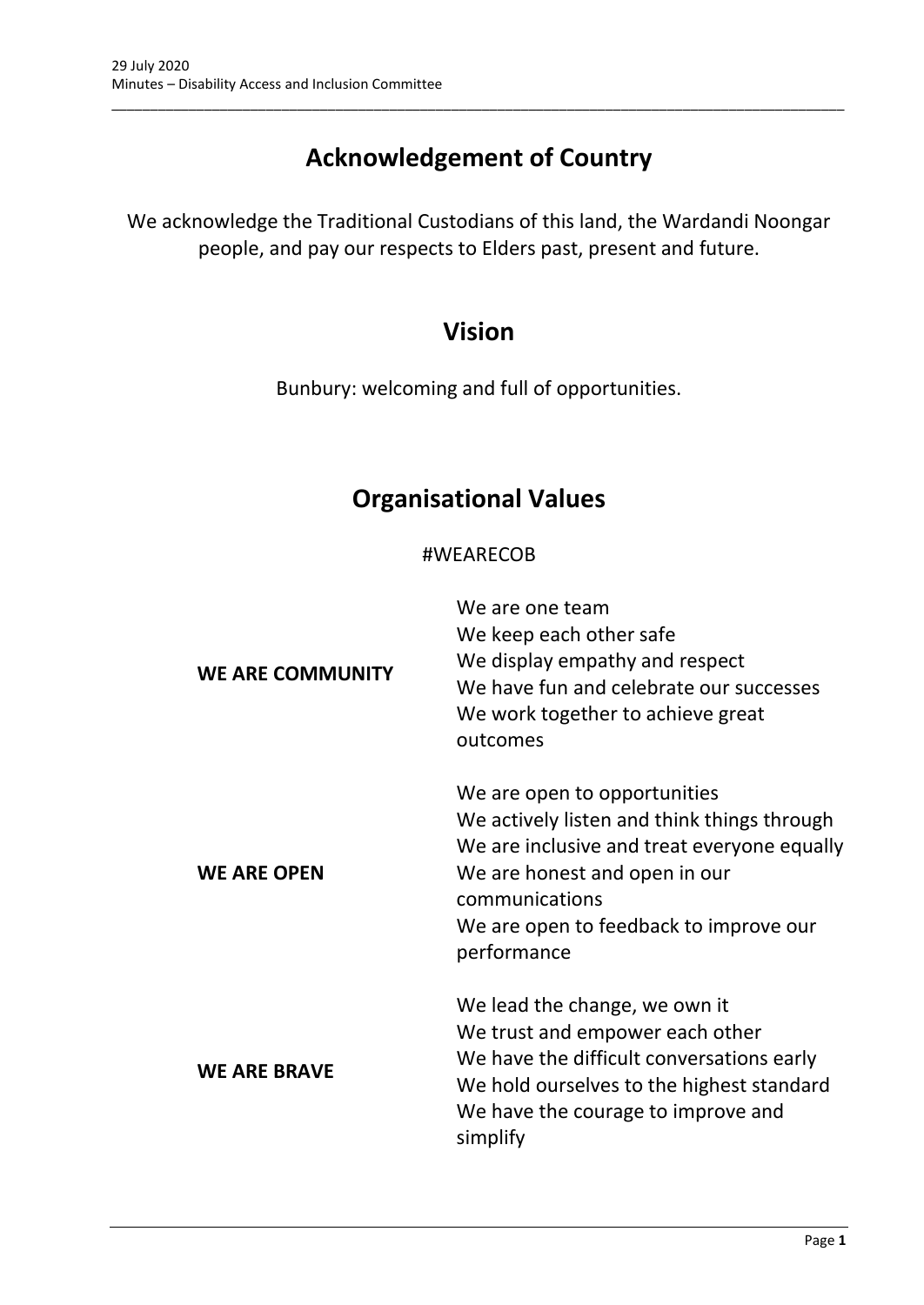

## **Disability Access and Inclusion Committee**

## **Minutes 29 July 2020**

Members of the public to note that recommendations made by this committee are not final and will be subject to adoption (or otherwise) at a future meeting of the Bunbury City Council.

## <span id="page-3-0"></span>**1. Declaration of Opening**

The Presiding Member declared the meeting open at 4:11pm.

## <span id="page-3-1"></span>**2. Disclaimer**

Not applicable to this committee.

## <span id="page-3-2"></span>**3. Announcements from the Presiding Member**

There were no announcements from the Presiding Member.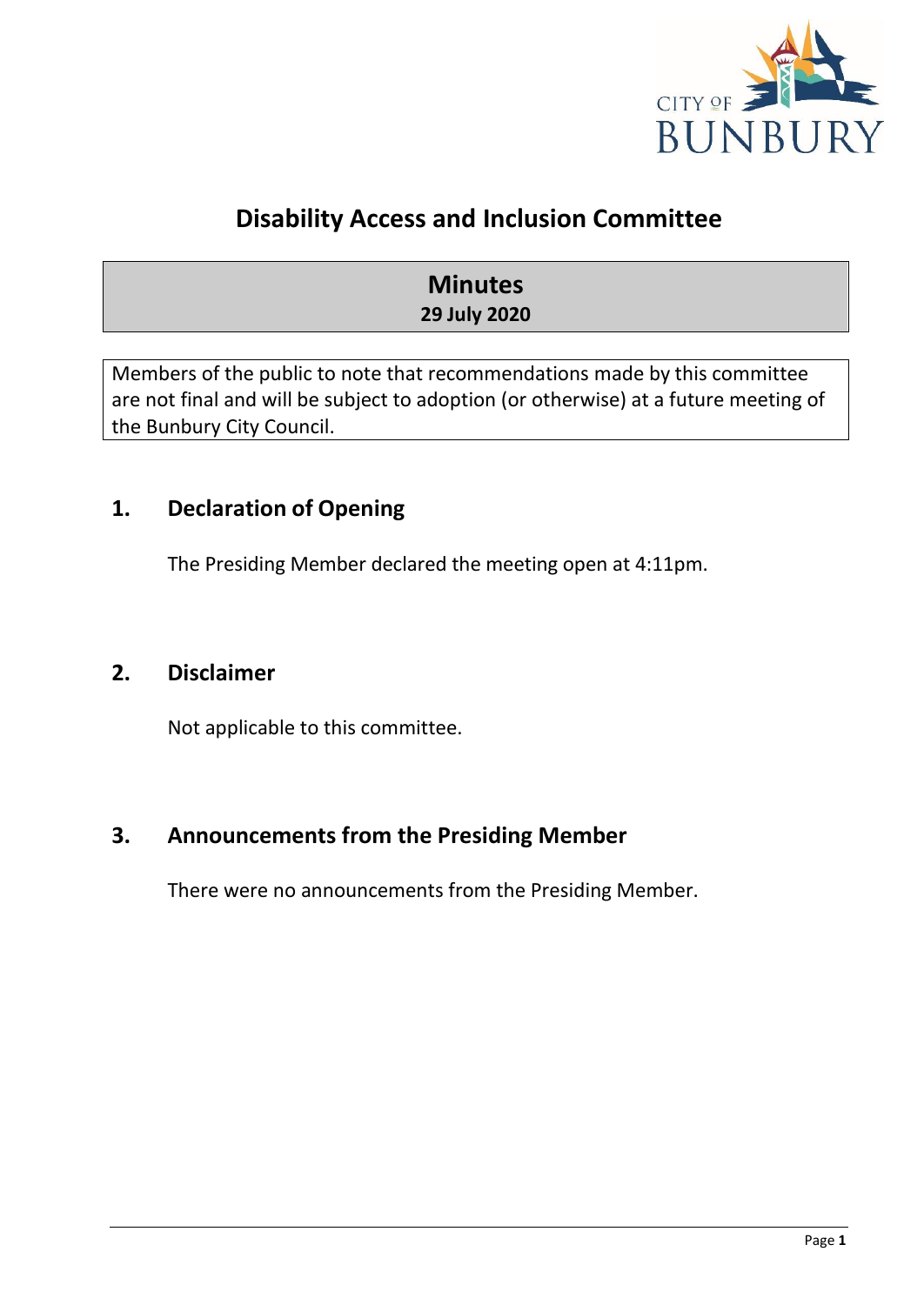## <span id="page-4-0"></span>**4. Attendances**

#### *Committee Members:*

| <b>Member Name</b>       | <b>Representing</b>              |
|--------------------------|----------------------------------|
| <b>Cr Karen Turner</b>   | <b>Councillor Representative</b> |
| <b>Cr Michelle Steck</b> | <b>Councillor Representative</b> |
| <b>Mark Blowers</b>      | <b>Community Representative</b>  |
| Jessica Te Ngaio         | <b>Community Representative</b>  |
| Mal Osborne              | <b>Chief Executive Officer</b>   |

\_\_\_\_\_\_\_\_\_\_\_\_\_\_\_\_\_\_\_\_\_\_\_\_\_\_\_\_\_\_\_\_\_\_\_\_\_\_\_\_\_\_\_\_\_\_\_\_\_\_\_\_\_\_\_\_\_\_\_\_\_\_\_\_\_\_\_\_\_\_\_\_\_\_\_\_\_\_\_\_\_\_\_\_\_\_\_\_\_\_\_\_\_\_\_

#### *Support Staff:*

| <b>Name</b>          | <b>Title</b>                                  |
|----------------------|-----------------------------------------------|
| Ms Danika Wellington | <b>Community Partnerships Officer</b>         |
| Mrs Kerry Shaw       | Senior Community Partnerships Officer         |
| Mrs Sarah Upton      | <b>Manager Community Services</b>             |
| Ms Liz Allan         | <b>Executive Research and Project Officer</b> |

*Other:*

| <b>Name</b>       | <b>Title</b>                        |
|-------------------|-------------------------------------|
| Ms Chloe Instance | Support Person for Jessica Te Ngaio |

## <span id="page-4-1"></span>**4.1 Apologies**

Melissa Portolan was absent from the meeting.

## <span id="page-4-2"></span>**4.2 Approved Leave of Absence**

Nil.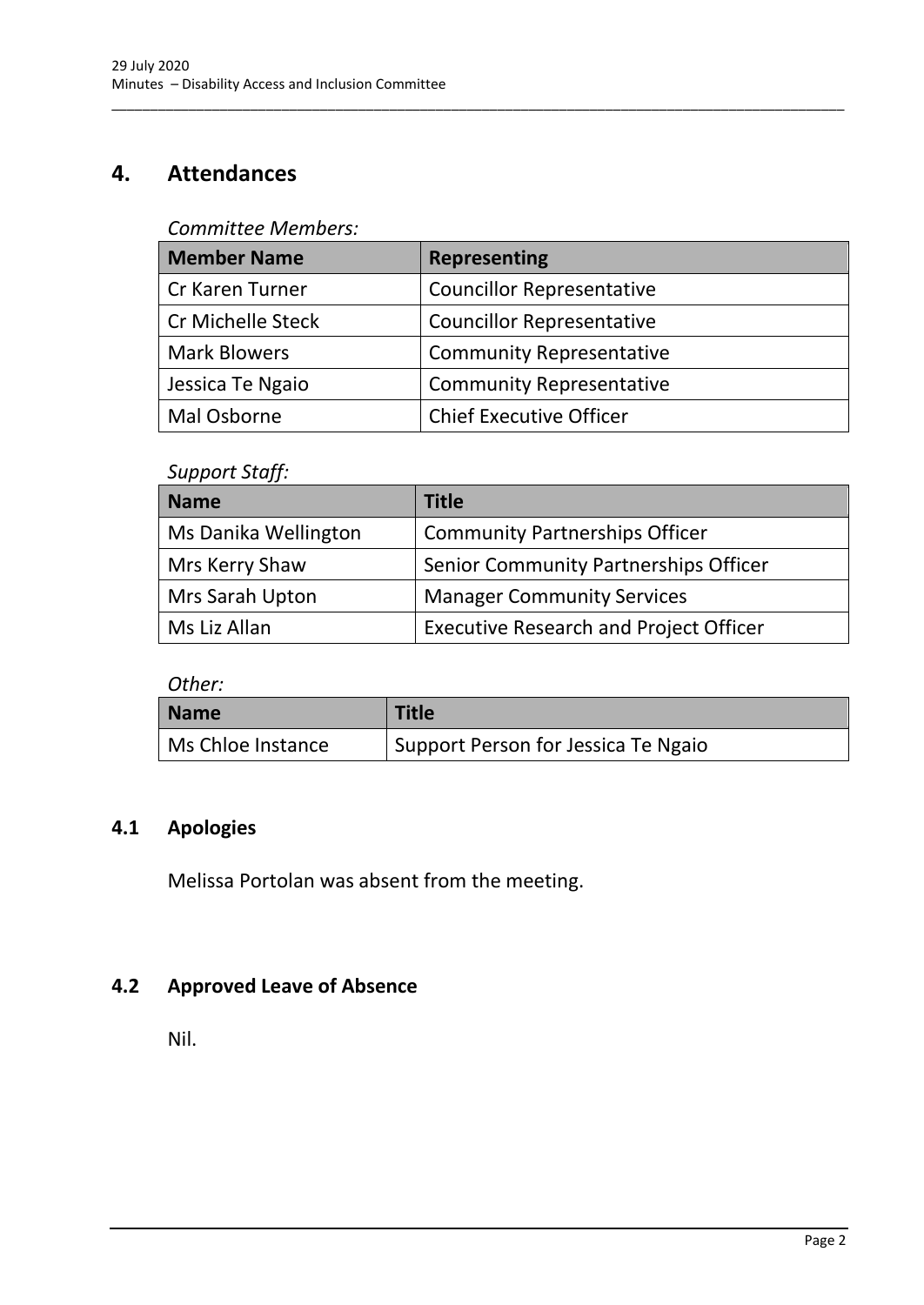## <span id="page-5-0"></span>**5. Declaration of Interest**

IMPORTANT: Committee members to complete a "Disclosure of Interest" form for each item on the agenda in which they wish to disclose a financial/proximity/impartiality interest. They should give the form to the Presiding Member before the meeting commences. After the meeting, the form is to be forwarded to the Administration Services Section for inclusion in the Corporate Financial Disclosures Register.

\_\_\_\_\_\_\_\_\_\_\_\_\_\_\_\_\_\_\_\_\_\_\_\_\_\_\_\_\_\_\_\_\_\_\_\_\_\_\_\_\_\_\_\_\_\_\_\_\_\_\_\_\_\_\_\_\_\_\_\_\_\_\_\_\_\_\_\_\_\_\_\_\_\_\_\_\_\_\_\_\_\_\_\_\_\_\_\_\_\_\_\_\_\_\_

## <span id="page-5-1"></span>**6. Public Question Time**

Not applicable to this committee.

## <span id="page-5-2"></span>**7. Confirmation of Minutes**

The Minutes of the meeting of the Disability Access and Inclusion Committee Meeting held 1 July 2020 had been circulated.

#### **Recommendation**

That the Minutes of the Disability Access and Inclusion Committee Meeting held 1 July 2020 be confirmed as a true and correct record.

## **Outcome of the Meeting held 29 July 2020**

The recommendation was moved Cr Turner, seconded Mark Blowers.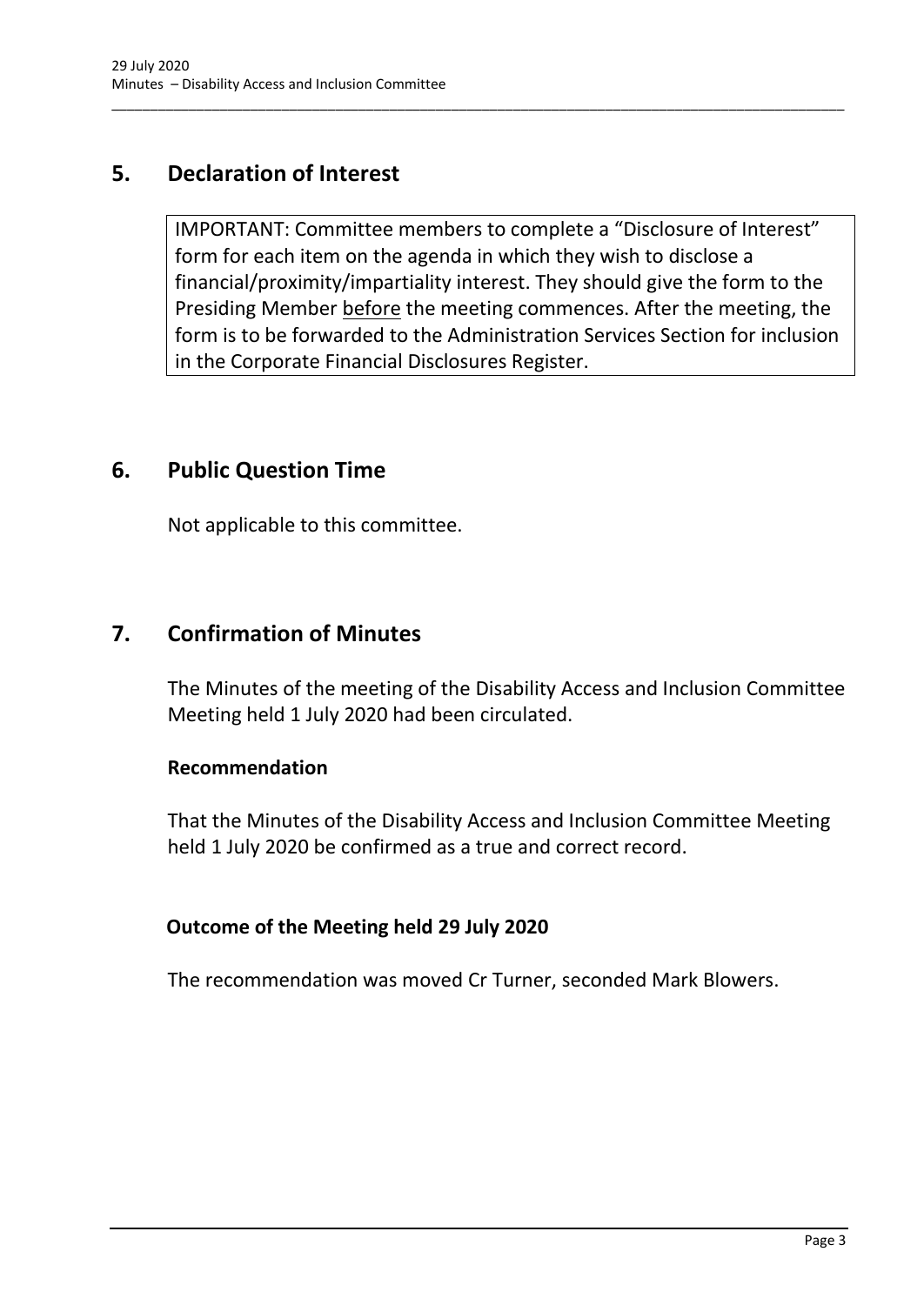The Presiding Member put the motion to the vote and it was adopted unanimously to become the Committee's decision on the matter.

\_\_\_\_\_\_\_\_\_\_\_\_\_\_\_\_\_\_\_\_\_\_\_\_\_\_\_\_\_\_\_\_\_\_\_\_\_\_\_\_\_\_\_\_\_\_\_\_\_\_\_\_\_\_\_\_\_\_\_\_\_\_\_\_\_\_\_\_\_\_\_\_\_\_\_\_\_\_\_\_\_\_\_\_\_\_\_\_\_\_\_\_\_\_\_

## **Committee Decision**

*That the Minutes of the Disability Access and Inclusion Committee Meeting held 1 July 2020 be confirmed as a true and correct record.*

CARRIED 5 votes "for" / NIL votes "against"

## <span id="page-6-0"></span>**8. Petitions, Presentations and Deputations**

<span id="page-6-1"></span>**8.1 Petitions**

Nil

#### <span id="page-6-2"></span>**8.2 Presentations**

## <span id="page-6-3"></span>**8.3 Deputations**

## <span id="page-6-4"></span>**9. Method of Dealing with Agenda Business**

Items are dealt with in the order that they appear.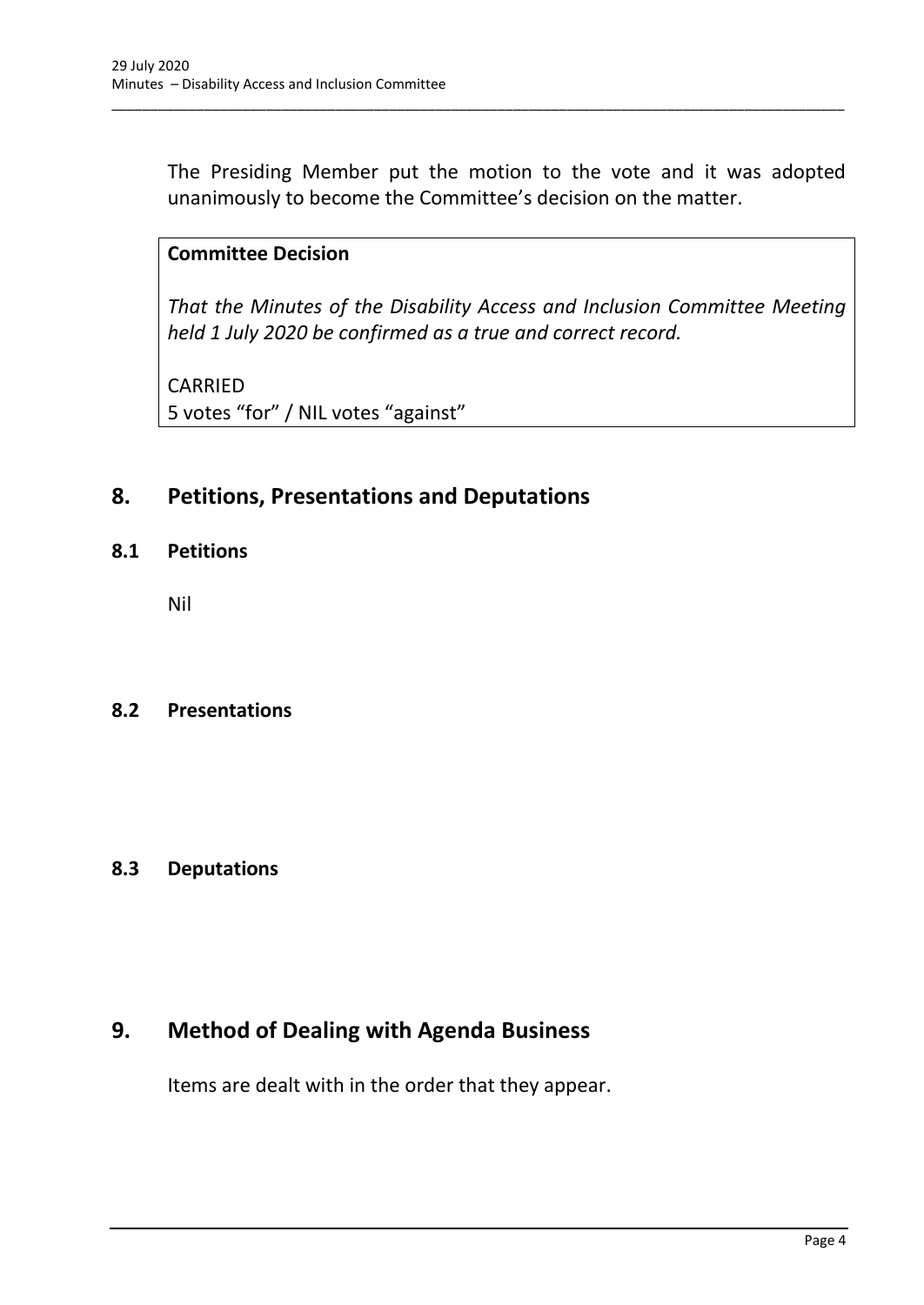## <span id="page-7-0"></span>**10. Reports**

#### <span id="page-7-1"></span>**10.1 Mangrove Cove Update**

| <b>Applicant/Proponent:</b> | Internal                                          |
|-----------------------------|---------------------------------------------------|
| <b>Responsible Officer:</b> | Danika Wellington, Community Partnerships Officer |
| <b>Responsible</b>          | Sarah Upton, Manager Community Services           |
| <b>Manager:</b>             |                                                   |
| <b>Executive:</b>           | Gary Barbour, Director Sustainable Communities    |
| <b>Authority/Discretion</b> | Review<br>Advocacy                                |
|                             | Executive/Strategic<br>Quasi-Judicial             |
|                             | Legislative<br>Information                        |
|                             | <b>Purposes</b>                                   |
| <b>Attachments:</b>         | Nil                                               |

\_\_\_\_\_\_\_\_\_\_\_\_\_\_\_\_\_\_\_\_\_\_\_\_\_\_\_\_\_\_\_\_\_\_\_\_\_\_\_\_\_\_\_\_\_\_\_\_\_\_\_\_\_\_\_\_\_\_\_\_\_\_\_\_\_\_\_\_\_\_\_\_\_\_\_\_\_\_\_\_\_\_\_\_\_\_\_\_\_\_\_\_\_\_\_

#### **Summary**

The City of Bunbury's Co-Design Access Panel (CoDAP) are actively working with the Department of Biodiversity, Conservation, and Attractions - Parks and Wildlife Service (DBCA) to co-design the development of Mangrove Cove public open space area. This report provides an update on the project.

#### **Executive Recommendation**

That the Disability Access and Inclusion Committee note the information presented in this report.

#### **Strategic Relevance**

| Theme 1:       | Our community and culture                                                                               |
|----------------|---------------------------------------------------------------------------------------------------------|
| Goal:          | A safe, healthy and cohesive community, with a rich<br>cultural life, and supportive social environment |
| Objective 1.5: | Establish Bunbury as the Most Accessible Regional City in<br>Australia by 2020                          |

#### **Regional Impact Statement**

Mangrove Cove is a Department of Biodiversity, Conservation, and Attractions - Parks and Wildlife Service owned site and presents an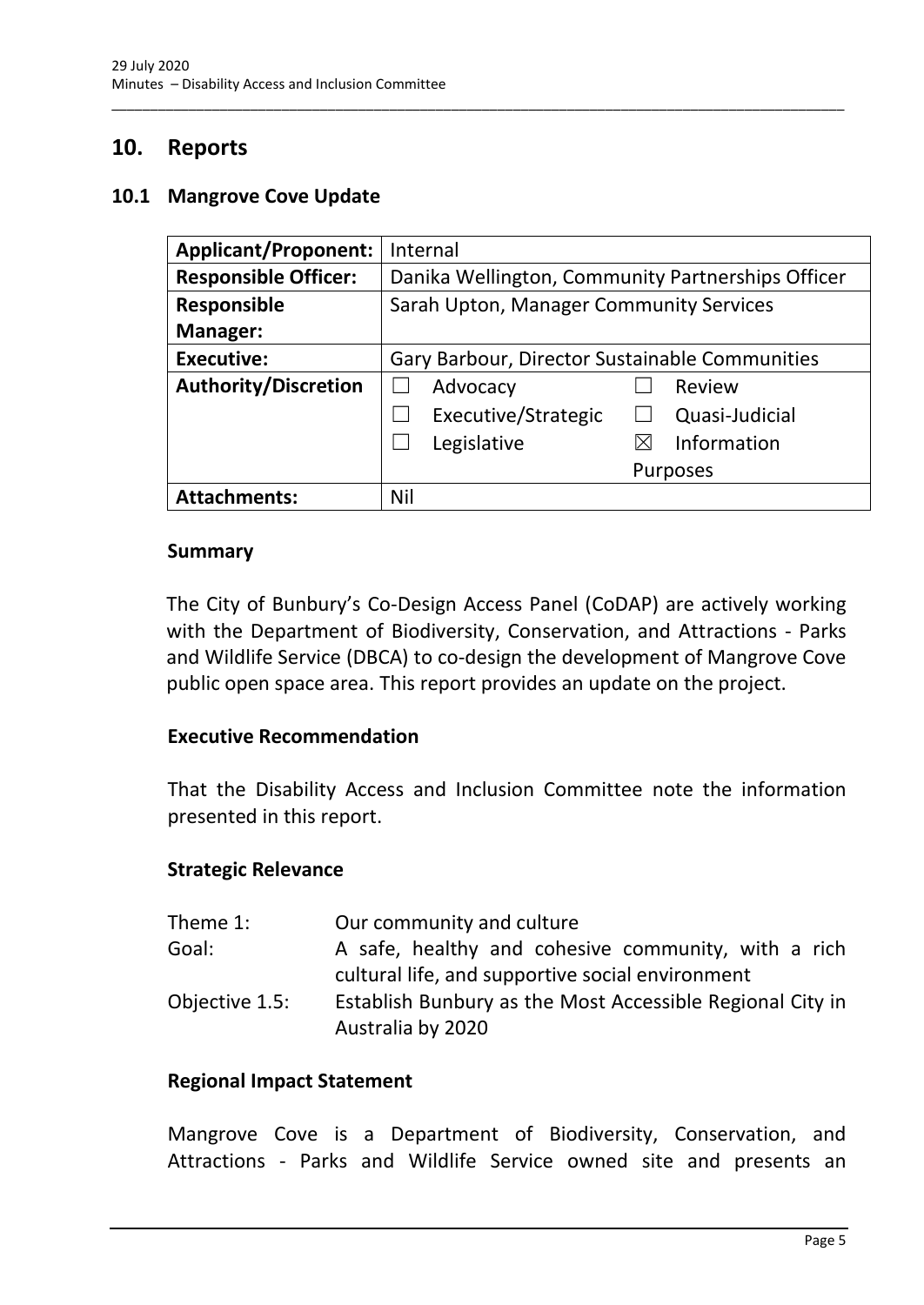opportunity to work alongside City facilities and infrastructure to create a connected, inclusive and inviting space for locals and tourists, particularly people living with a disability.

\_\_\_\_\_\_\_\_\_\_\_\_\_\_\_\_\_\_\_\_\_\_\_\_\_\_\_\_\_\_\_\_\_\_\_\_\_\_\_\_\_\_\_\_\_\_\_\_\_\_\_\_\_\_\_\_\_\_\_\_\_\_\_\_\_\_\_\_\_\_\_\_\_\_\_\_\_\_\_\_\_\_\_\_\_\_\_\_\_\_\_\_\_\_\_

## **Background**

The City of Bunbury's Co-Design Access Panel (CoDAP) are actively working with the Department of Biodiversity, Conservation, and Attractions - Parks and Wildlife Service (DBCA) to co-design the development of Mangrove Cove public open space area.

Involvement of the City's CoDAP in this co-design project was advocated by the Minister for Environment; Disability Services; Electoral Affairs Hon. Stephen Dawson MLC and the Department of Biodiversity, Conservation and Attractions (DBCA) to make the Mangrove Cove Lookout Tower universally accessible in 2019.

Initially the CoDAP were presented with two concept designs with full costings to make the existing Mangrove Cove Tower more accessible, however the CoDAP committee advised the DBCA that their preference was to further develop the public open space around the tower to ensure that it is accessible and user friendly.

The DBCA met with CoDAP on 25 June 2020 to present a concept design for feedback as works are due to commence in December 2020.

## **Council Policy Compliance**

The DAIC operates under the Council's Code of Conduct.

The City's DAIP commitments are outlined in the Access and Inclusion Council Policy.

## **Legislative Compliance**

*Disability Services Act 1993 (amended 2004) Local Government Act 1995*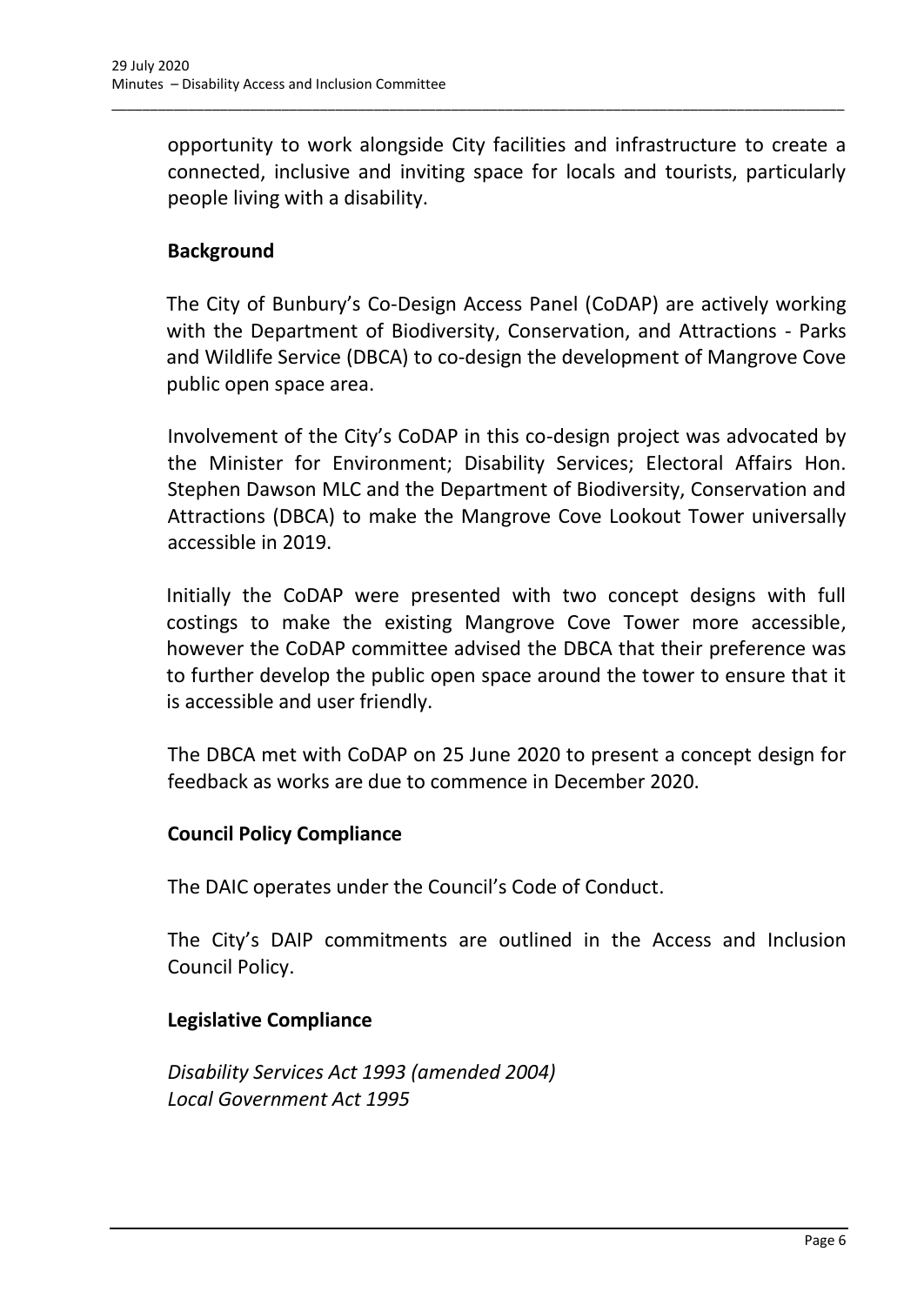## **Officer Comments**

Members of the CoDAP were very pleased with the designs presented and the high level of accessible play equipment and structures were welcomed. The connectivity and accessibility of the design from all angles was applauded with only minor suggestions around spacing in seating and some above standard suggestions for ramps.

\_\_\_\_\_\_\_\_\_\_\_\_\_\_\_\_\_\_\_\_\_\_\_\_\_\_\_\_\_\_\_\_\_\_\_\_\_\_\_\_\_\_\_\_\_\_\_\_\_\_\_\_\_\_\_\_\_\_\_\_\_\_\_\_\_\_\_\_\_\_\_\_\_\_\_\_\_\_\_\_\_\_\_\_\_\_\_\_\_\_\_\_\_\_\_

The plans that were presented to the CoDAP on 25 June 2020 did not include the Mangrove Cove boardwalk as the funding for this will come later. It was noted that the CoDAP will be engaged for this aspect of the project once a timeline is set.

The DBCA are now in Stage 2 development of Mangrove Cove with concepts co-designed with CoDAP including: universal access toilets near the existing education pavilion; seating area; a central universal elevated accessway that ends over mangroves; nature play equipment that hangs off and under the ramp; and a playground (proposed to have a mangrove theme). The DBCA have noted they are not wanting to duplicate facilities that already exist in Bunbury.

## **Analysis of Financial and Budget Implications**

There are no financial or budgetary implications impacting from the recommendations of this report.

## **Community Consultation**

Not applicable

## **Councillor/Officer Consultation**

Not applicable

## **Applicant Consultation**

Not applicable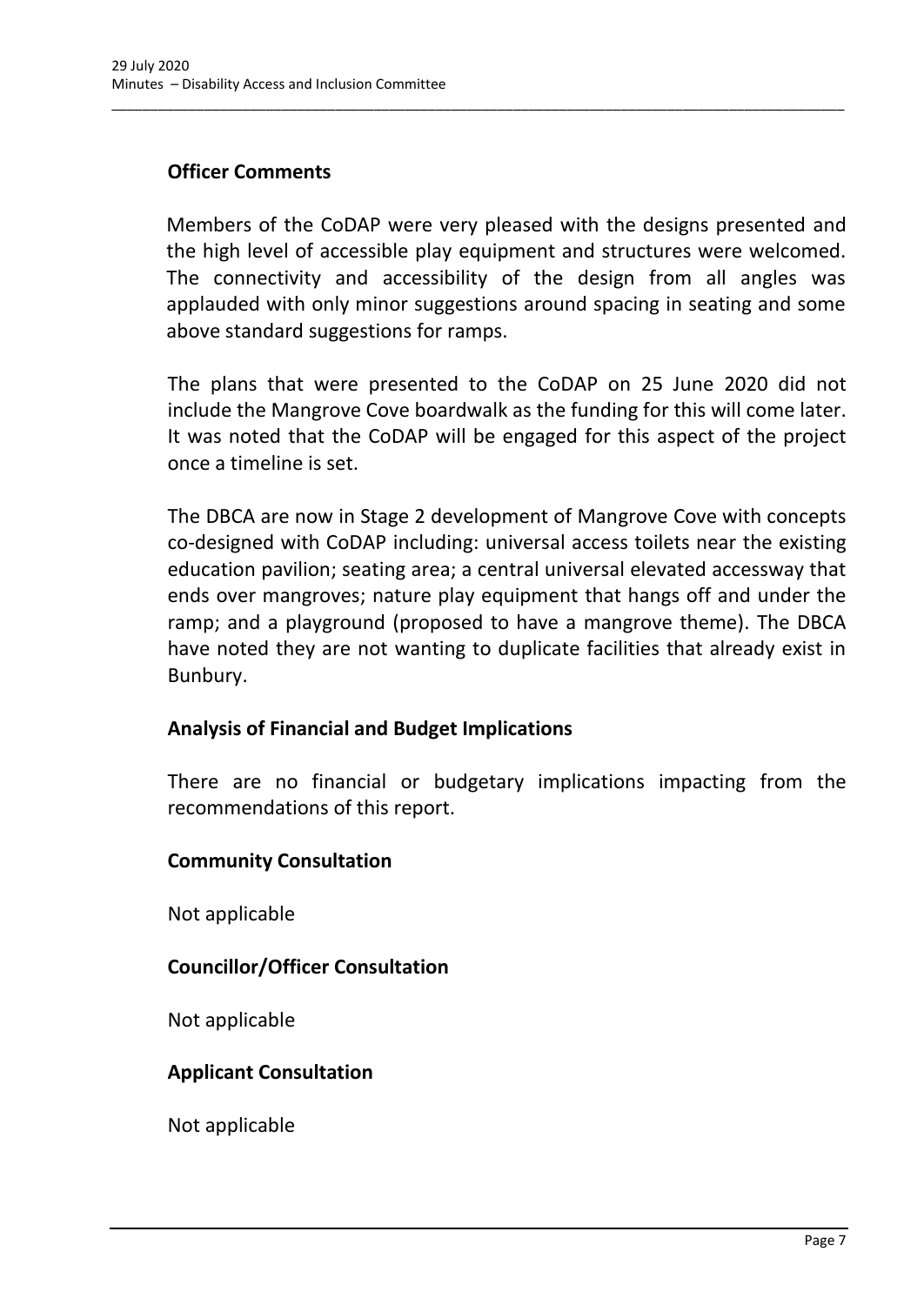### **Timeline: Council Decision Implementation**

Not applicable

#### **Outcome of the Meeting held 29 July 2020**

The recommendation was moved Cr Turner, seconded Cr Steck.

\_\_\_\_\_\_\_\_\_\_\_\_\_\_\_\_\_\_\_\_\_\_\_\_\_\_\_\_\_\_\_\_\_\_\_\_\_\_\_\_\_\_\_\_\_\_\_\_\_\_\_\_\_\_\_\_\_\_\_\_\_\_\_\_\_\_\_\_\_\_\_\_\_\_\_\_\_\_\_\_\_\_\_\_\_\_\_\_\_\_\_\_\_\_\_

The Presiding Member put the motion to the vote and it was adopted unanimously to become the Committee's decision on the matter.

#### **Committee Decision**

*That the Disability Access and Inclusion Committee note the information presented in this report.*

CARRIED 5 votes "for" / NIL votes "against"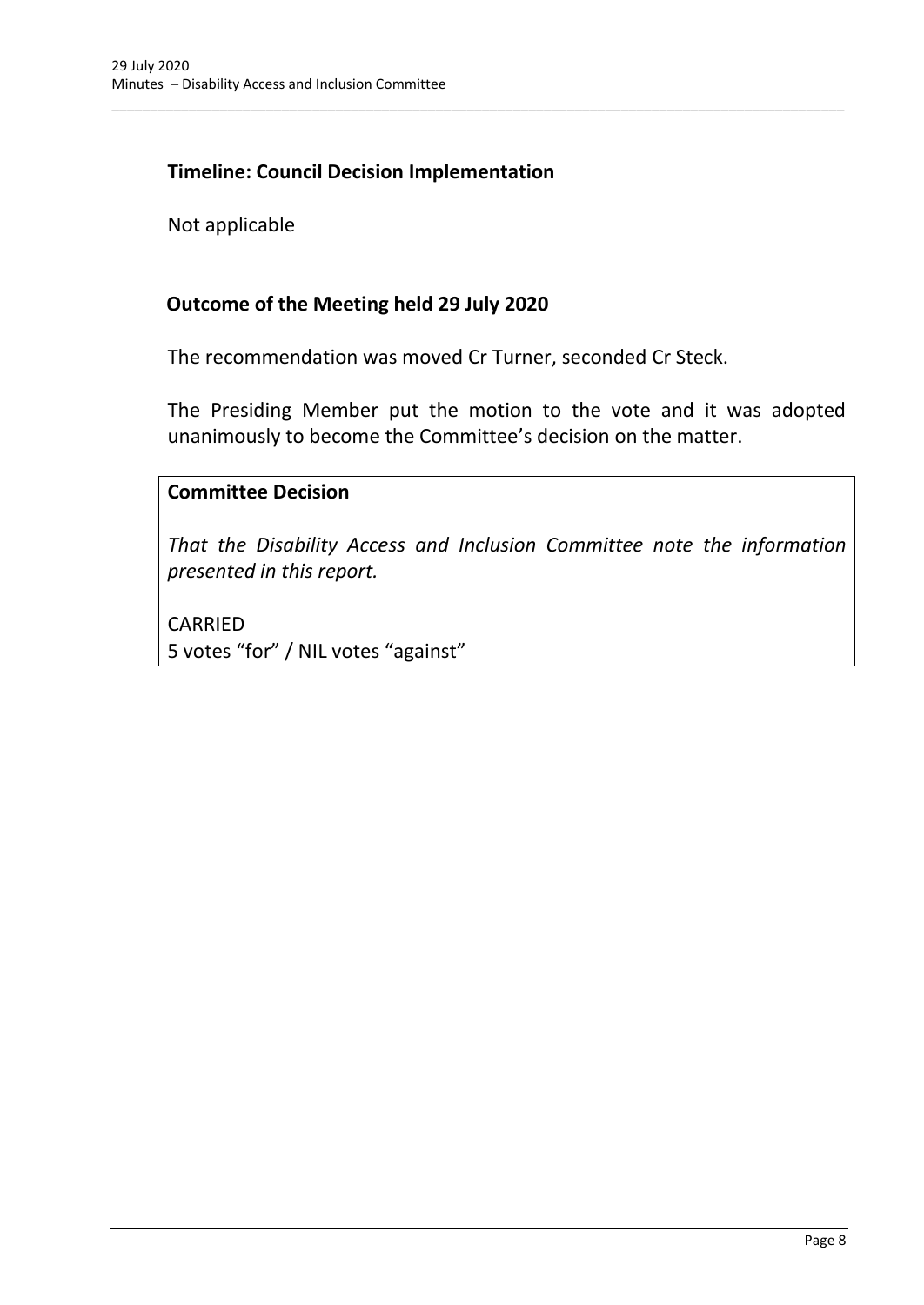## <span id="page-11-0"></span>**10.2 MARCIA Projects 2020/21**

| <b>Applicant/Proponent:</b> | Internal                                          |
|-----------------------------|---------------------------------------------------|
| <b>Responsible Officer:</b> | Danika Wellington, Community Partnerships Officer |
| <b>Responsible</b>          | Sarah Upton, Manager Community Services           |
| Manager:                    |                                                   |
| <b>Executive:</b>           | Gary Barbour, Director Sustainable Communities    |
| <b>Authority/Discretion</b> | Advocacy<br>Review                                |
|                             | Executive/Strategic<br>Quasi-Judicial             |
|                             | Information<br>Legislative<br>$\boxtimes$         |
|                             | <b>Purposes</b>                                   |
| <b>Attachments:</b>         | Appendix 1: MARCIA Priority Projects 2019/20      |

\_\_\_\_\_\_\_\_\_\_\_\_\_\_\_\_\_\_\_\_\_\_\_\_\_\_\_\_\_\_\_\_\_\_\_\_\_\_\_\_\_\_\_\_\_\_\_\_\_\_\_\_\_\_\_\_\_\_\_\_\_\_\_\_\_\_\_\_\_\_\_\_\_\_\_\_\_\_\_\_\_\_\_\_\_\_\_\_\_\_\_\_\_\_\_

#### **Summary**

The City has rolled over MARCIA funds from 2019/20 to the 2020/21 financial year to enable the delivery of the BRAG ablutions as the top priority project.

#### **Executive Recommendation**

That the Disability Access and Inclusion Committee note the information presented in this report.

#### **Strategic Relevance**

| Theme 1:       | Our community and culture                                                                               |
|----------------|---------------------------------------------------------------------------------------------------------|
| Goal:          | A safe, healthy and cohesive community, with a rich<br>cultural life, and supportive social environment |
| Objective 1.5: | Establish Bunbury as the Most Accessible Regional City in<br>Australia by 2020                          |

#### **Regional Impact Statement**

The MARCIA project and access audits provide guidance to the City in improving its key facilities and open spaces to ensure Bunbury is a welcoming, accessible and inclusive destination for visitors in the South West region.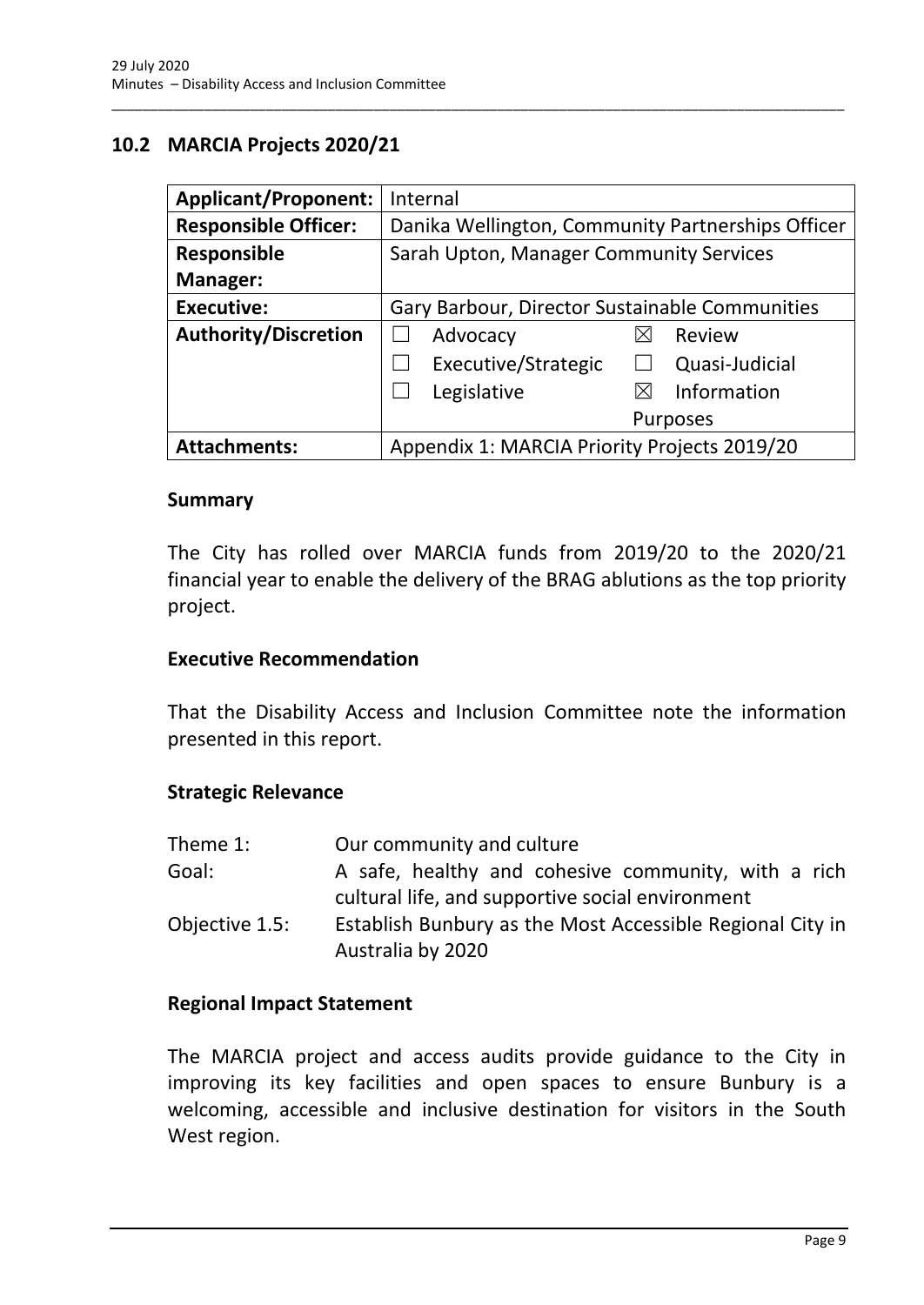## **Background**

The City annually undertakes access audits of its facilities and prepares a list of priority projects for improved accessibility and inclusion.

\_\_\_\_\_\_\_\_\_\_\_\_\_\_\_\_\_\_\_\_\_\_\_\_\_\_\_\_\_\_\_\_\_\_\_\_\_\_\_\_\_\_\_\_\_\_\_\_\_\_\_\_\_\_\_\_\_\_\_\_\_\_\_\_\_\_\_\_\_\_\_\_\_\_\_\_\_\_\_\_\_\_\_\_\_\_\_\_\_\_\_\_\_\_\_

The priority projects for 2019/20 (**attached** at Appendix 1) highlighted the top project as the BRAG unisex accessible toilet installation, as determined through the City's access audits and in consultation with the Disability Access and Inclusion Reference Group (DAIRG) in 2019.

The MARCIA funding allocation of \$100,000 (PR-4112) was allocated to this identified priority project however project costings were approximately \$200,000 which was double the funding allocation. To ensure the delivery of this priority project the 2019/20 funds were rolled over for the 2020/21 financial year as the cumulative sum would cover the costs of the BRAG ablution project.

#### **Council Policy Compliance**

The DAIC operates under the Council's Code of Conduct.

The City's DAIP commitments are outlined in the Access and Inclusion Council Policy.

## **Legislative Compliance**

*Disability Services Act 1993 (amended 2004) Local Government Act 1995*

## **Officer Comments**

The project is currently in progress with works commencing in 2019/20 and there is approximately \$185,000 remaining in the MARCIA budget for this financial year to be used on the BRAG Unisex Accessible Toilet Installation.

The second priority project was recently completed with improved accessibility to BRAG's building entry.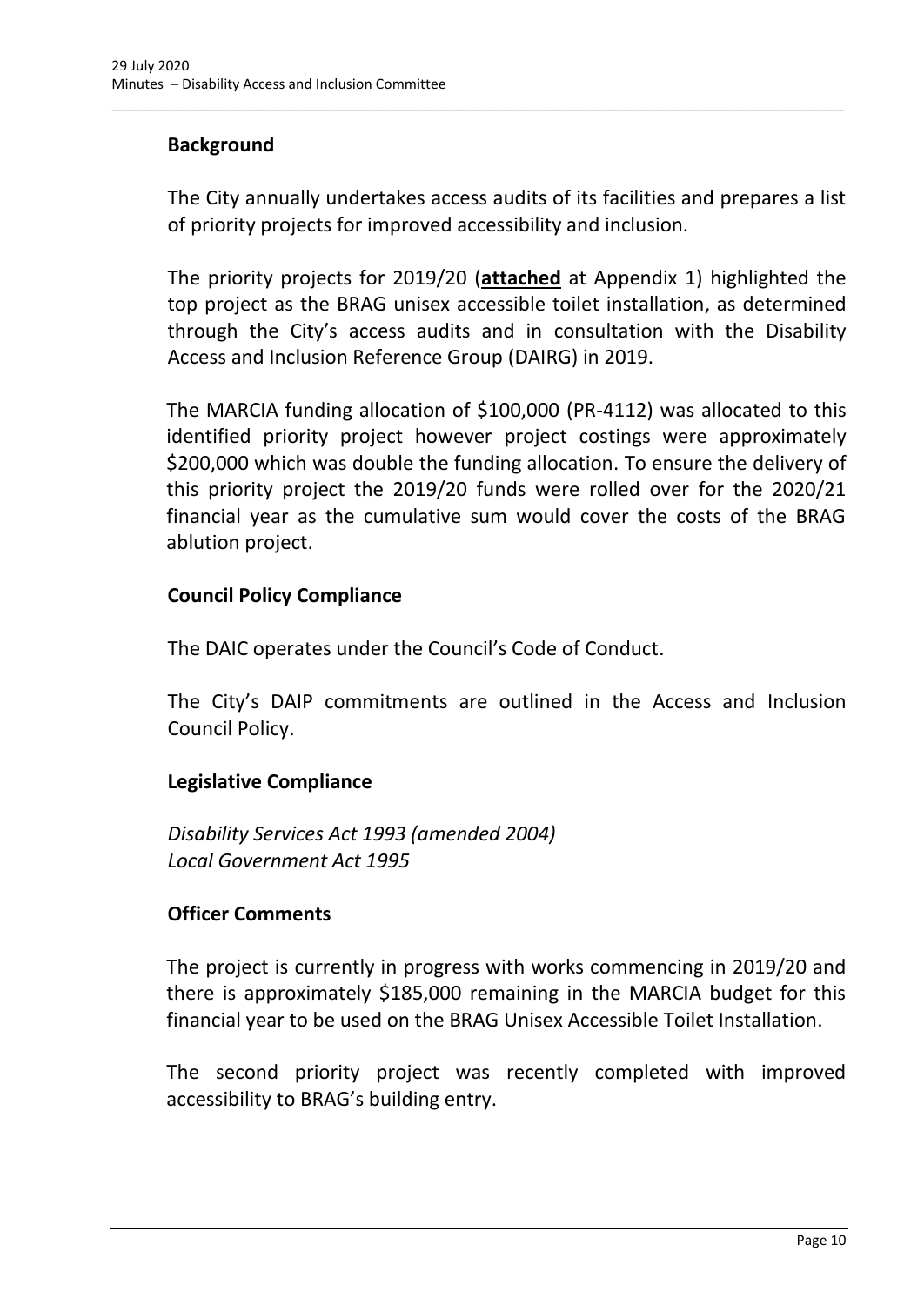## **Analysis of Financial and Budget Implications**

The \$100,000 MARCIA allocation in the City's budget (PR-4112) has been rolled over from 2019/20 to the 2020/21 financial year.

\_\_\_\_\_\_\_\_\_\_\_\_\_\_\_\_\_\_\_\_\_\_\_\_\_\_\_\_\_\_\_\_\_\_\_\_\_\_\_\_\_\_\_\_\_\_\_\_\_\_\_\_\_\_\_\_\_\_\_\_\_\_\_\_\_\_\_\_\_\_\_\_\_\_\_\_\_\_\_\_\_\_\_\_\_\_\_\_\_\_\_\_\_\_\_

#### **Community Consultation**

Not applicable

#### **Councillor/Officer Consultation**

Not applicable

#### **Applicant Consultation**

Not applicable

#### **Timeline: Council Decision Implementation**

Not applicable

## **Outcome of the Meeting held 29 July 2020**

The recommendation was moved Mark Blowers, seconded Cr Turner.

The Presiding Member put the motion to the vote and it was adopted unanimously to become the Committee's decision on the matter.

#### **Committee Decision**

*That the Disability Access and Inclusion Committee note the information presented in this report.*

CARRIED 5 votes "for" / NIL votes "against"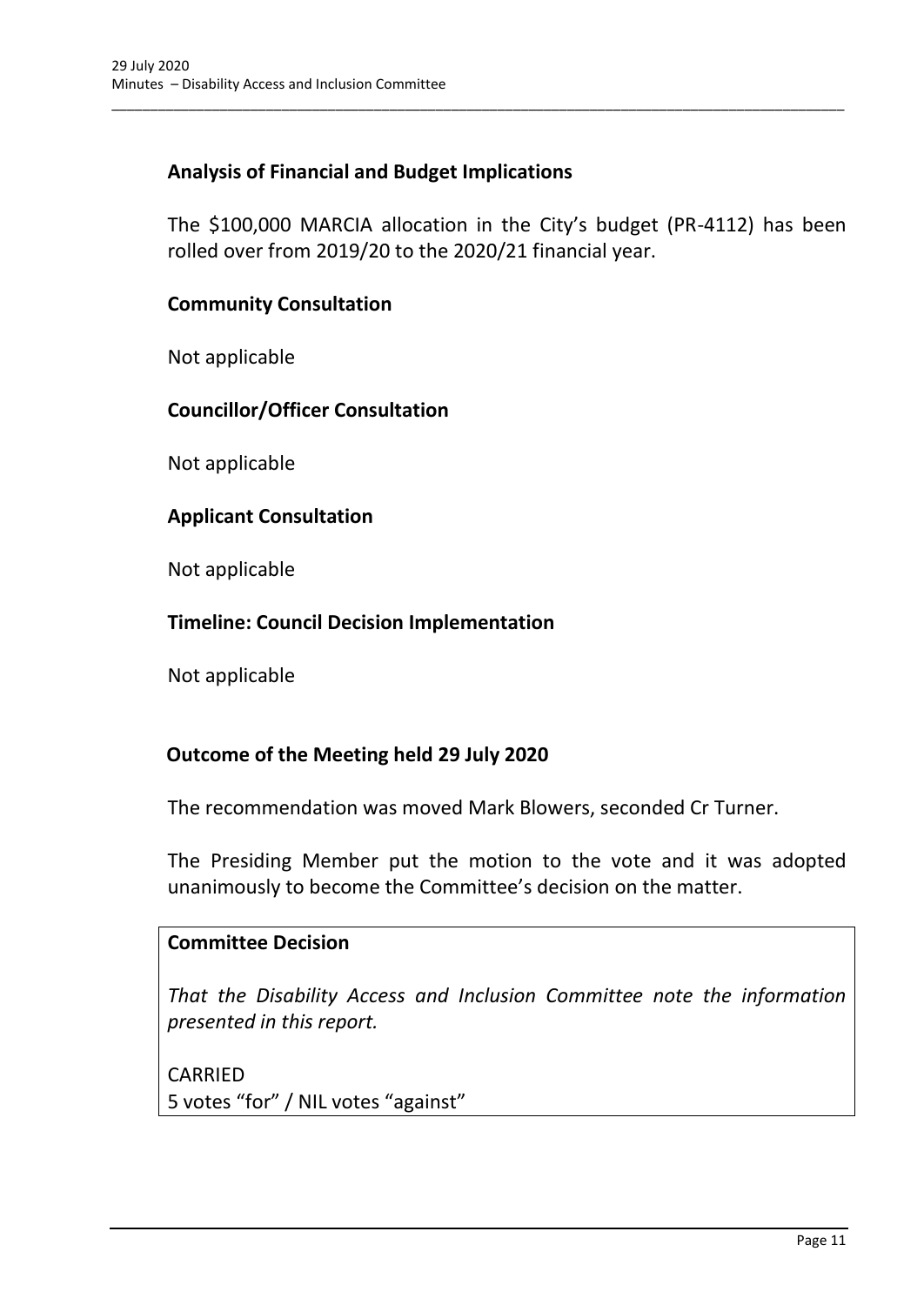## <span id="page-14-0"></span>**10.3 MACWA Awards Postponed**

| <b>Applicant/Proponent:</b> | Internal                                          |
|-----------------------------|---------------------------------------------------|
| <b>Responsible Officer:</b> | Danika Wellington, Community Partnerships Officer |
| <b>Responsible</b>          | Sarah Upton, Manager Community Services           |
| Manager:                    |                                                   |
| <b>Executive:</b>           | Gary Barbour, Director Sustainable Communities    |
| <b>Authority/Discretion</b> | Advocacy<br>Review                                |
|                             | Executive/Strategic<br>Quasi-Judicial             |
|                             | Information<br>Legislative<br>⋉                   |
|                             | <b>Purposes</b>                                   |
| <b>Attachments:</b>         | Nil                                               |

\_\_\_\_\_\_\_\_\_\_\_\_\_\_\_\_\_\_\_\_\_\_\_\_\_\_\_\_\_\_\_\_\_\_\_\_\_\_\_\_\_\_\_\_\_\_\_\_\_\_\_\_\_\_\_\_\_\_\_\_\_\_\_\_\_\_\_\_\_\_\_\_\_\_\_\_\_\_\_\_\_\_\_\_\_\_\_\_\_\_\_\_\_\_\_

#### **Summary**

The Most Accessible Community in Western Australia (MACWA) Awards have been deferred until 2021 and will be advertised as having a two-year nomination period (2019-2021).

#### **Executive Recommendation**

That the Disability Access and Inclusion Committee note the information presented in this report.

#### **Strategic Relevance**

| Theme 1:       | Our community and culture                                                                               |
|----------------|---------------------------------------------------------------------------------------------------------|
| Goal:          | A safe, healthy and cohesive community, with a rich<br>cultural life, and supportive social environment |
| Objective 1.5: | Establish Bunbury as the Most Accessible Regional City in<br>Australia by 2020                          |

#### **Regional Impact Statement**

The MACWA Awards offer an opportunity to be recognised across the state for achieving excellence in access and inclusion.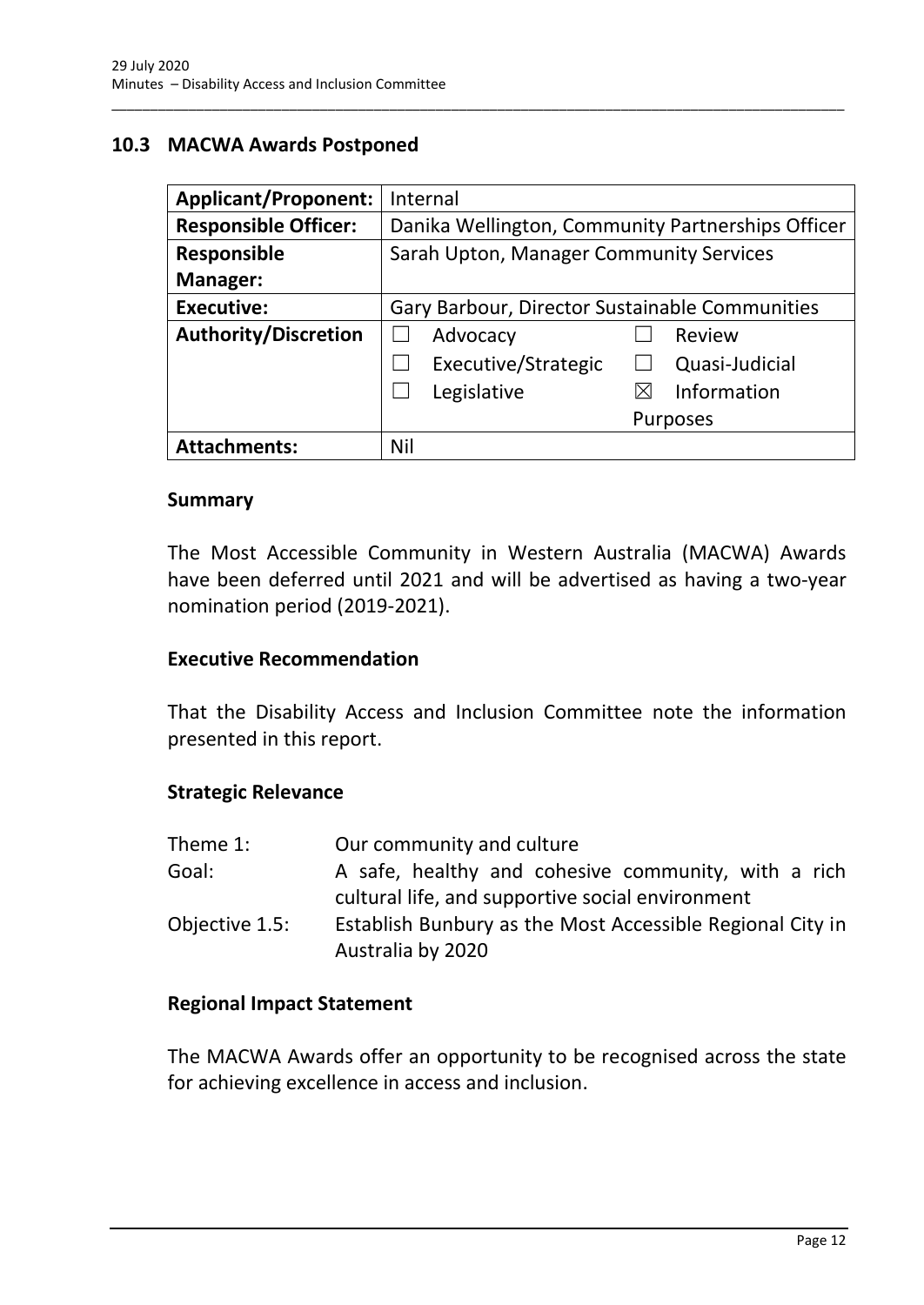## **Background**

The City of Bunbury worked in collaboration with the Regional Capitals Alliance WA to develop the Most Accessible Community in Western Australia (MACWA) Awards in 2018, which was inspired by the City's Most Accessible Regional City in Australia (MARCIA) initiative for the purpose of promoting MARCIA and improving access and inclusion across the state.

\_\_\_\_\_\_\_\_\_\_\_\_\_\_\_\_\_\_\_\_\_\_\_\_\_\_\_\_\_\_\_\_\_\_\_\_\_\_\_\_\_\_\_\_\_\_\_\_\_\_\_\_\_\_\_\_\_\_\_\_\_\_\_\_\_\_\_\_\_\_\_\_\_\_\_\_\_\_\_\_\_\_\_\_\_\_\_\_\_\_\_\_\_\_\_

The awards have been delivered over the last two years with the City entering on both occasions in the Regional City/Capital category.

The Regional Capitals Alliance WA resolved at their April 2020 meeting to defer the 2020 awards to 2021 and to include a two-year nomination of projects from 2019 to 2021. The Alliance's discussion around this decision was based on the recognition of the pressure currently placed on local governments due to the impact of COVID-19 and the belief that it would be inappropriate to impose additional workloads at this time.

## **Council Policy Compliance**

The DAIC operates under the Council's Code of Conduct.

The City's DAIP commitments are outlined in the Access and Inclusion Council Policy.

#### **Legislative Compliance**

*Disability Services Act 1993 (amended 2004) Local Government Act 1995*

## **Officer Comments**

The MACWA Awards are an excellent opportunity for the City to showcase the developments and progression of access and inclusion. The City intends to make a submission in the 2021 awards.

The Regional Capitals Alliance WA noted that a feedback exercise was conducted at the completion of last year's Awards, resulting in the acknowledgement that the processes could be streamlined, and the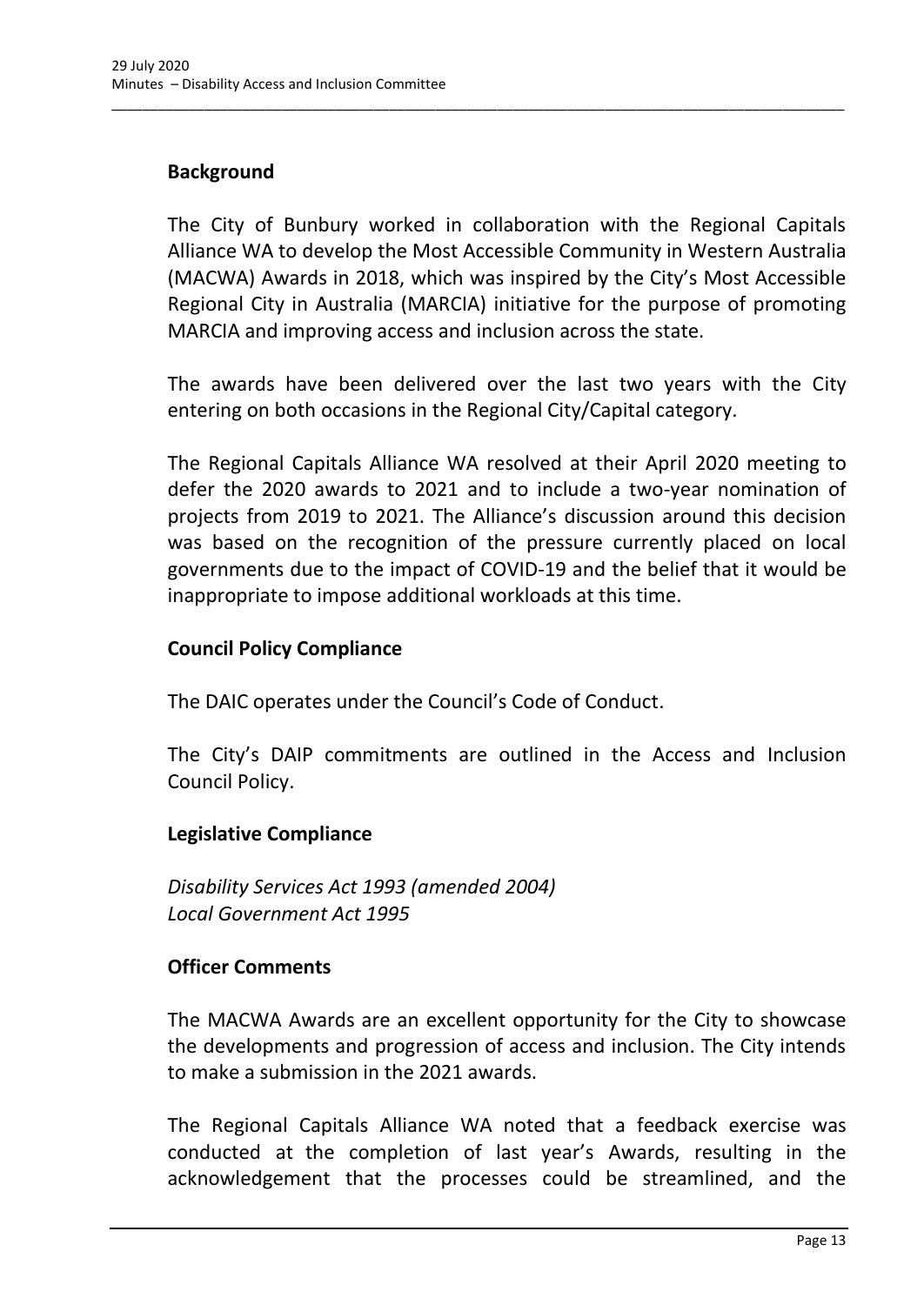categories changed so that local governments could enter one or more at their own discretion.

\_\_\_\_\_\_\_\_\_\_\_\_\_\_\_\_\_\_\_\_\_\_\_\_\_\_\_\_\_\_\_\_\_\_\_\_\_\_\_\_\_\_\_\_\_\_\_\_\_\_\_\_\_\_\_\_\_\_\_\_\_\_\_\_\_\_\_\_\_\_\_\_\_\_\_\_\_\_\_\_\_\_\_\_\_\_\_\_\_\_\_\_\_\_\_

## **Analysis of Financial and Budget Implications**

There are no financial or budgetary implications impacting from the recommendations of this report.

#### **Community Consultation**

Not applicable

#### **Councillor/Officer Consultation**

Not applicable

#### **Applicant Consultation**

Not applicable

#### **Timeline: Council Decision Implementation**

Not applicable

## **Outcome of the Meeting held 29 July 2020**

The recommendation was moved Cr Turner, seconded Jessic Te Ngaio.

The Presiding Member put the motion to the vote and it was adopted unanimously to become the Committee's decision on the matter.

#### **Committee Decision**

*That the Disability Access and Inclusion Committee note the information presented in this report.*

CARRIED 5 votes "for" / NIL votes "against"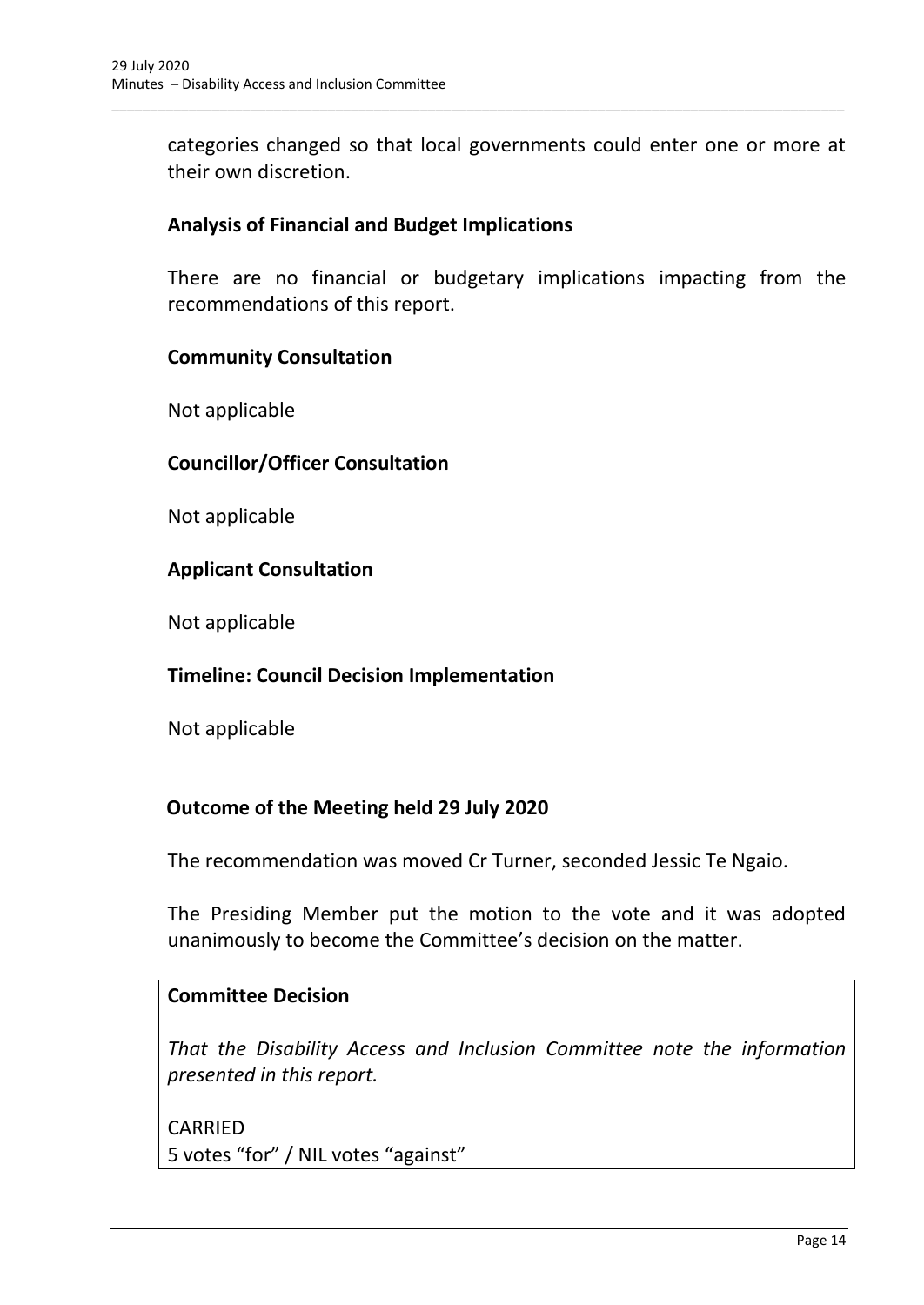### <span id="page-17-0"></span>**10.4 Service Provider Nominations**

| <b>Applicant/Proponent:</b> | Internal                                          |  |
|-----------------------------|---------------------------------------------------|--|
| <b>Responsible Officer:</b> | Danika Wellington, Community Partnerships Officer |  |
| <b>Responsible</b>          | Sarah Upton, Manager Community Services           |  |
| Manager:                    |                                                   |  |
| <b>Executive:</b>           | Gary Barbour, Director Sustainable Communities    |  |
| <b>Authority/Discretion</b> | Advocacy<br>Review                                |  |
|                             | Executive/Strategic<br>Quasi-Judicial             |  |
|                             | Information<br>Legislative                        |  |
|                             | <b>Purposes</b>                                   |  |
| <b>Attachments:</b>         | Nil                                               |  |

\_\_\_\_\_\_\_\_\_\_\_\_\_\_\_\_\_\_\_\_\_\_\_\_\_\_\_\_\_\_\_\_\_\_\_\_\_\_\_\_\_\_\_\_\_\_\_\_\_\_\_\_\_\_\_\_\_\_\_\_\_\_\_\_\_\_\_\_\_\_\_\_\_\_\_\_\_\_\_\_\_\_\_\_\_\_\_\_\_\_\_\_\_\_\_

#### **Summary**

One vacancy on the Disability Access and Inclusion Committee (DAIC) is now available and being advertised for a local service organisation to be a representative on the DAIC.

#### **Executive Recommendation**

That the Disability Access and Inclusion Committee note the information presented in this report.

#### **Strategic Relevance**

| Theme 1:       | Our community and culture                                                                               |
|----------------|---------------------------------------------------------------------------------------------------------|
| Goal:          | A safe, healthy and cohesive community, with a rich<br>cultural life, and supportive social environment |
| Objective 1.5: | Establish Bunbury as the Most Accessible Regional City in<br>Australia by 2020                          |

#### **Regional Impact Statement**

The Disability Access and Inclusion Committee provides opportunity for community members to contribute to decisions that benefit Bunbury, through input on the provision of accessible and inclusive facilities, open spaces, programs and services. This ensures that Bunbury is welcoming and inclusive for all who visit and live in the Bunbury Geographe region.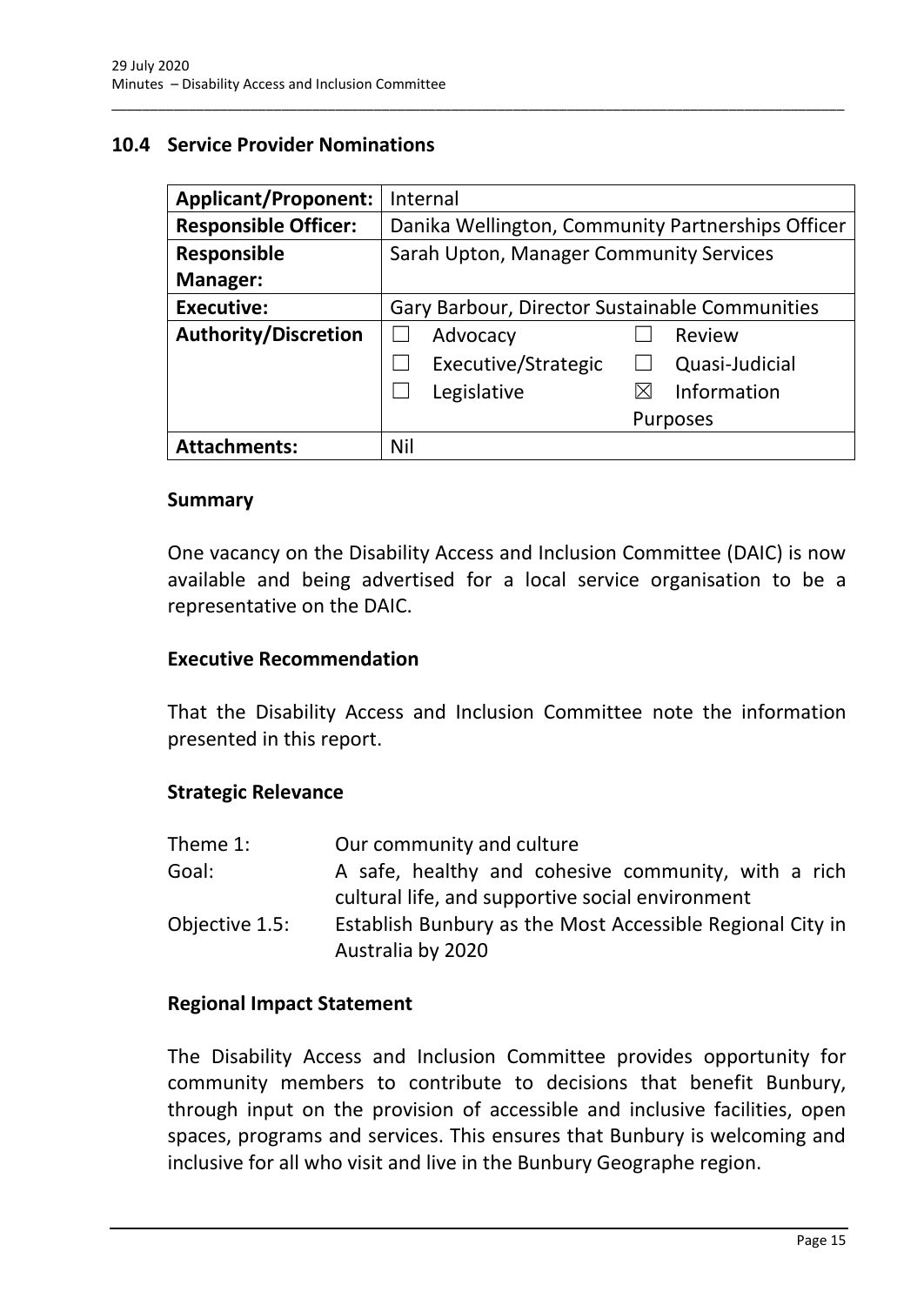## **Background**

At the Ordinary Council Meeting held 23 June 2020 Council endorsed new the Terms of Reference for the Disability Access and Inclusion Committee (Decision 126/20) as recommended by the Disability Access and Inclusion Committee at its Meeting held 27 May 2020. As part of this decision, it was agreed that the Committee Membership Composition be amended to include one service provider member and endorsed the advertising for a Service Provider voting position on the Disability Access and Inclusion Committee, the outcome of which is to be referred to Council.

\_\_\_\_\_\_\_\_\_\_\_\_\_\_\_\_\_\_\_\_\_\_\_\_\_\_\_\_\_\_\_\_\_\_\_\_\_\_\_\_\_\_\_\_\_\_\_\_\_\_\_\_\_\_\_\_\_\_\_\_\_\_\_\_\_\_\_\_\_\_\_\_\_\_\_\_\_\_\_\_\_\_\_\_\_\_\_\_\_\_\_\_\_\_\_

Nominations for the service provider are opened for organisations working in the disability, access and inclusion industry on Monday 27 July 2020 to with nominations closing on Wednesday 26 August 2020.

#### **Council Policy Compliance**

The DAIC operates under the Council's Code of Conduct.

The City's DAIP commitments are outlined in the Access and Inclusion Council Policy.

## **Legislative Compliance**

*Disability Services Act 1993 (amended 2004) Local Government Act 1995*

## **Officer Comments**

All submissions must be made online via the City's online platform, SmartyGrants:<https://bunbury.smartygrants.com.au/DAIC2020>

The assessment criteria includes:

- Background, experience and qualifications
- Organisation's main function of disability, access and inclusion
- Important issues impacting access and inclusion
- Teamwork experience and consideration of people with varying needs
- Previous involvement in community activities
- Previous membership in community organisations/committees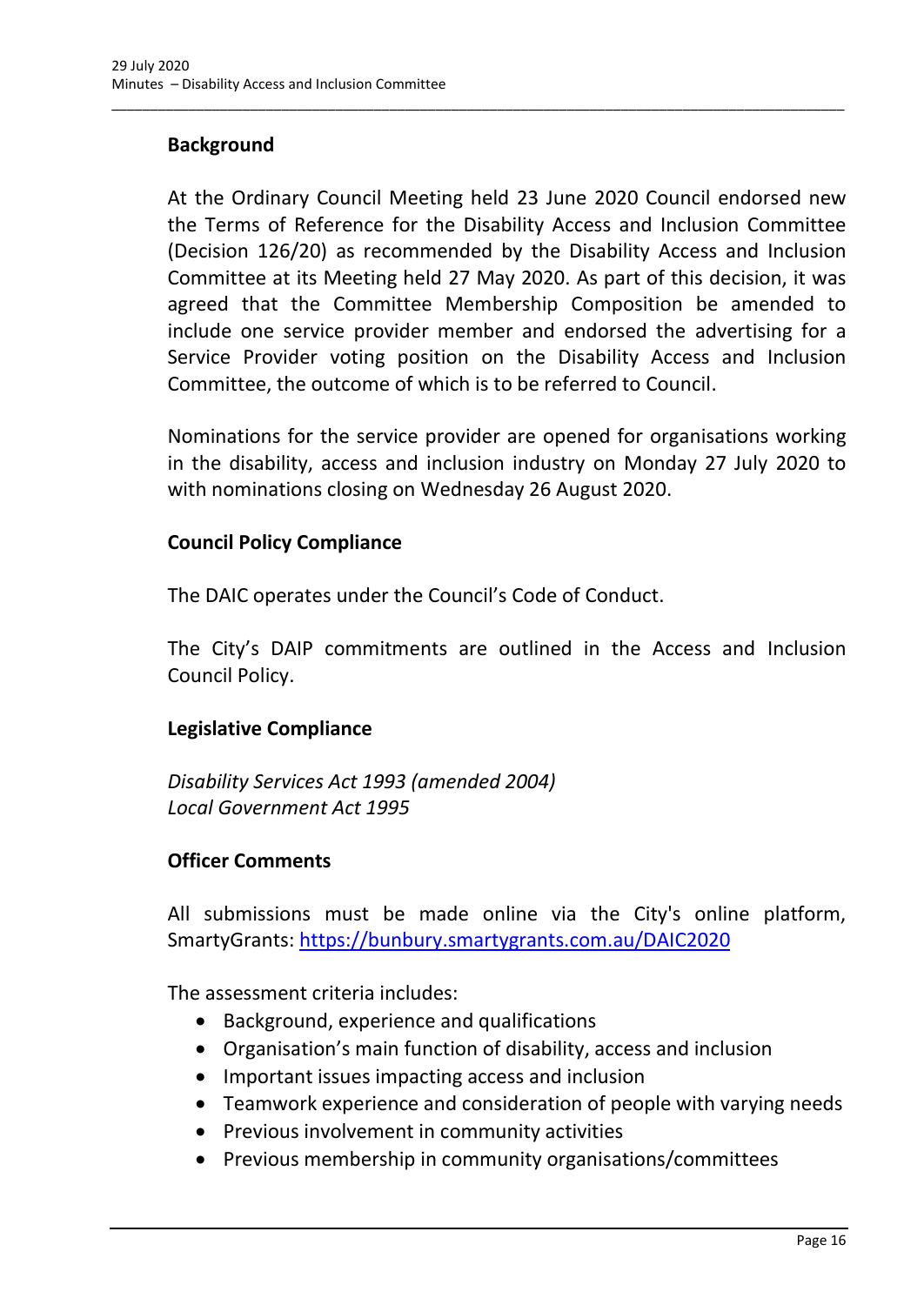## **Analysis of Financial and Budget Implications**

There are no financial or budgetary implications impacting from the recommendations of this report.

\_\_\_\_\_\_\_\_\_\_\_\_\_\_\_\_\_\_\_\_\_\_\_\_\_\_\_\_\_\_\_\_\_\_\_\_\_\_\_\_\_\_\_\_\_\_\_\_\_\_\_\_\_\_\_\_\_\_\_\_\_\_\_\_\_\_\_\_\_\_\_\_\_\_\_\_\_\_\_\_\_\_\_\_\_\_\_\_\_\_\_\_\_\_\_

#### **Community Consultation**

Not applicable

#### **Councillor/Officer Consultation**

Not applicable

#### **Applicant Consultation**

Not applicable

#### **Timeline: Council Decision Implementation**

The recommended service provider will be presented to Council for endorsement on 29 September 2020.

#### **Outcome of the Meeting held 29 July 2020**

The recommendation was moved Cr Turner, seconded Mark Blowers.

The Presiding Member put the motion to the vote and it was adopted unanimously to become the Committee's decision on the matter.

#### **Committee Decision**

*That the Disability Access and Inclusion Committee note the information presented in this report.*

CARRIED 5 votes "for" / NIL votes "against"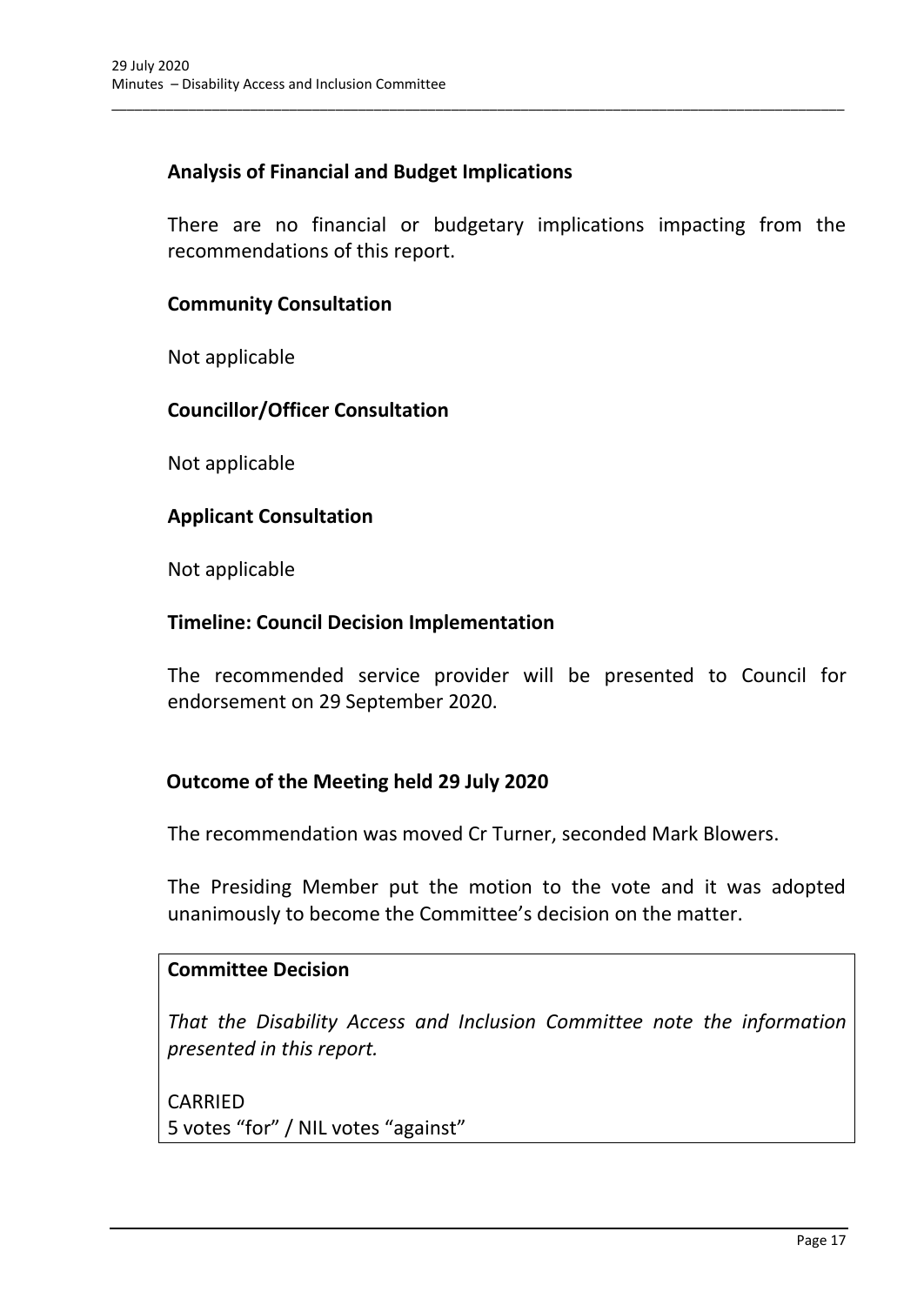## <span id="page-20-0"></span>**11. Applications for Leave of Absence**

Nil

## <span id="page-20-1"></span>**12. Questions from Members**

## <span id="page-20-2"></span>**12.1 Response to Previous Questions from Members taken on Notice**

\_\_\_\_\_\_\_\_\_\_\_\_\_\_\_\_\_\_\_\_\_\_\_\_\_\_\_\_\_\_\_\_\_\_\_\_\_\_\_\_\_\_\_\_\_\_\_\_\_\_\_\_\_\_\_\_\_\_\_\_\_\_\_\_\_\_\_\_\_\_\_\_\_\_\_\_\_\_\_\_\_\_\_\_\_\_\_\_\_\_\_\_\_\_\_

#### **Cr Turner had requested the MARCIA Priority Projects**

The priority list determined for the 2019/20 financial year is **attached** at Appendix 1.

Due to a higher cost than anticipated for the BRAG Unisex Accessible Toilet Installation, with the quote returning at approximately \$200,000, at the February Budget Review Council endorsed carrying over the 2019/20 funds to 2020/21 to bring the total funds available to \$200,000 in order to cover the costs of this project.

This project is in progress with works having commenced in 2019/20. There is approximately \$185,000 remaining in the MARCIA budget for this financial year to be used on the BRAG Unisex Accessible Toilet Installation (PR-4112).

## <span id="page-20-3"></span>**12.2 Questions from Members**

Nil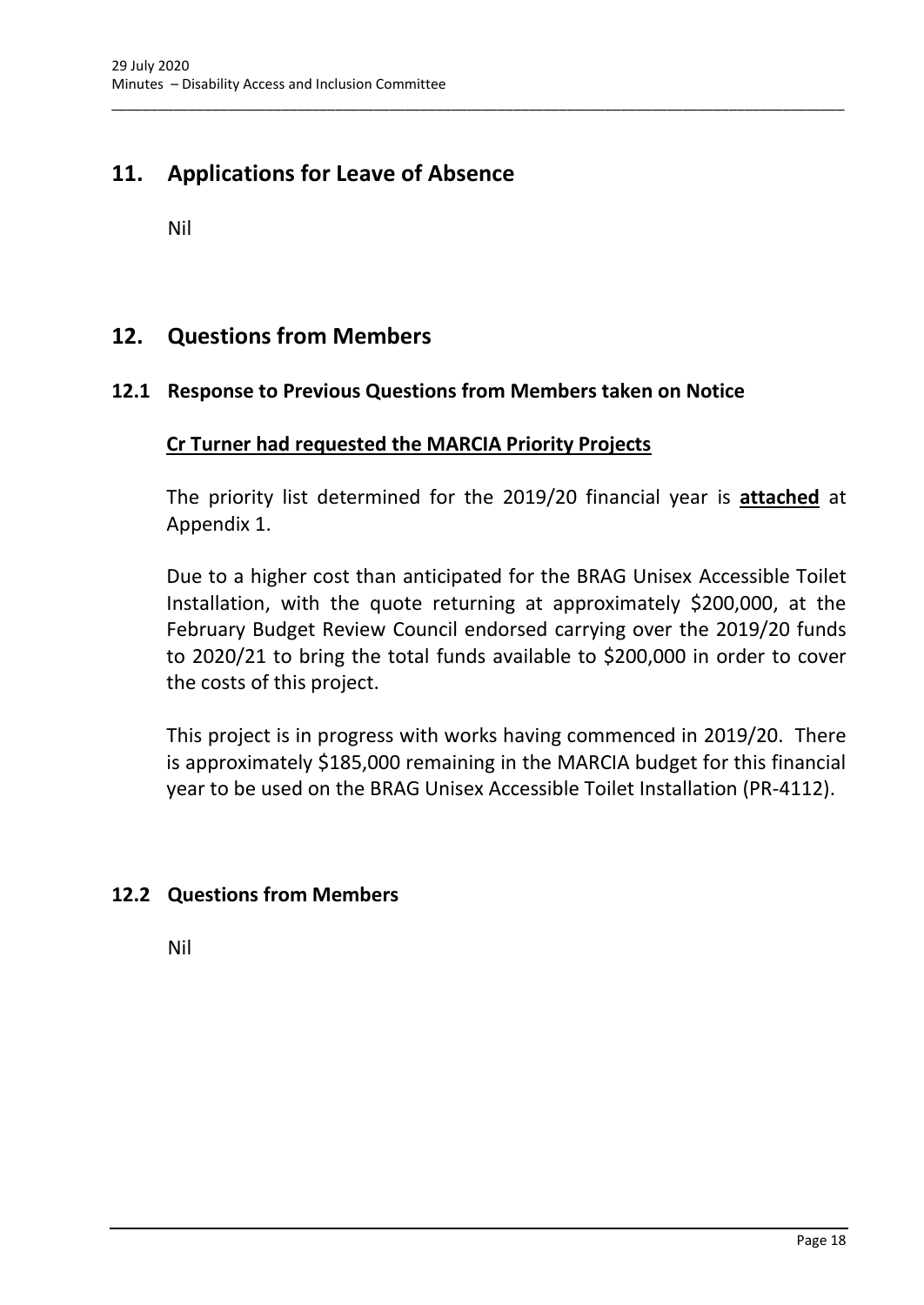## <span id="page-21-0"></span>**13. Urgent Business**

The CEO requested that a matter of urgent business regarding the DAIC Meeting Schedule be considered.

\_\_\_\_\_\_\_\_\_\_\_\_\_\_\_\_\_\_\_\_\_\_\_\_\_\_\_\_\_\_\_\_\_\_\_\_\_\_\_\_\_\_\_\_\_\_\_\_\_\_\_\_\_\_\_\_\_\_\_\_\_\_\_\_\_\_\_\_\_\_\_\_\_\_\_\_\_\_\_\_\_\_\_\_\_\_\_\_\_\_\_\_\_\_\_

The DAIC Committee agreed to discuss this item.

#### **13.1 DAIC Meeting Schedule**

| <b>File Ref:</b>            | COB/1772                                           |  |  |
|-----------------------------|----------------------------------------------------|--|--|
| <b>Applicant/Proponent:</b> | Internal                                           |  |  |
| <b>Responsible Officer:</b> | Liz Allan, Executive Assistant<br>(Research<br>and |  |  |
|                             | Projects)                                          |  |  |
| <b>Responsible</b>          | Sarah Upton, Manager Community Services            |  |  |
| <b>Manager:</b>             |                                                    |  |  |
| <b>Executive:</b>           | Gary Barbour, Director Sustainable Communities     |  |  |
| <b>Authority/Discretion</b> | Advocacy<br>Review<br>⊠                            |  |  |
|                             | Executive/Strategic<br>Quasi-Judicial              |  |  |
|                             | Information<br>Legislative                         |  |  |
|                             | <b>Purposes</b>                                    |  |  |
| <b>Attachments:</b>         | Nil                                                |  |  |

#### **Summary**

The purpose of this report is for the Disability Access and Inclusion Committee (DAIC) to consider a program of future meeting dates for the DAIC.

#### **Executive Recommendation**

That the Disability Access and Inclusion Committee meet quarterly on the last Wednesday of the month at 4:00pm with the next meeting being Wednesday 30 October 2020.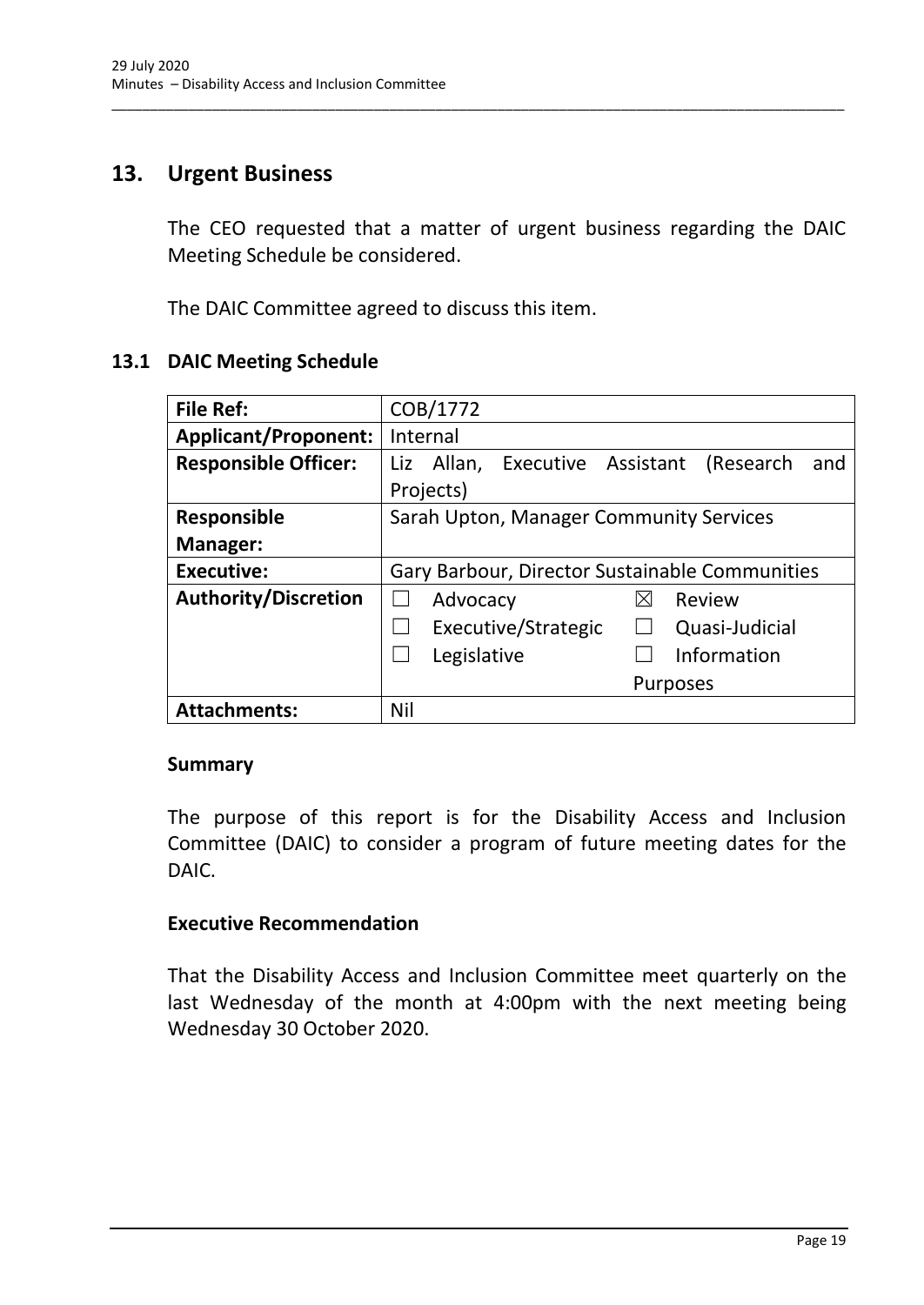#### **Strategic Relevance**

| Theme 1:       | Our community and culture                    |
|----------------|----------------------------------------------|
| Goal:          | A safe, healthy and cohesive community, with |
|                | a rich cultural life, and supportive social  |
|                | environment                                  |
| Objective 1.5: | Establish Bunbury as the Most Accessible     |
|                | Regional City in Australia by 2020           |

\_\_\_\_\_\_\_\_\_\_\_\_\_\_\_\_\_\_\_\_\_\_\_\_\_\_\_\_\_\_\_\_\_\_\_\_\_\_\_\_\_\_\_\_\_\_\_\_\_\_\_\_\_\_\_\_\_\_\_\_\_\_\_\_\_\_\_\_\_\_\_\_\_\_\_\_\_\_\_\_\_\_\_\_\_\_\_\_\_\_\_\_\_\_\_

#### **Regional Impact Statement**

The Disability Access and Inclusion Committee provides opportunity for community members to make decisions that benefit Bunbury through providing accessible and inclusive facilities, open spaces, programs and services. This ensures that Bunbury is welcoming and inclusive for all who visit and live in the Bunbury Geographe region.

#### **Background**

At its meeting held 27 May 2020 the Disability Access and Inclusion Committee Decided:

*"That the Disability Access and Inclusion Committee meet bi-monthly on the*  last Wednesday of the month at 4:00pm with the next meeting being *Wednesday 29 July 2020."*

This decision was made based on that review of the DAIC and its group structure and the disbanding of the Disability Access and Inclusion Reference Group (DAIRG).

A further review has noted that items being presented to the DAIC are predominantly for noting and quarterly meetings may provide the additional time for additional reportable works to occur.

#### **Council Policy Compliance**

There is no Council Policy applicable to this report.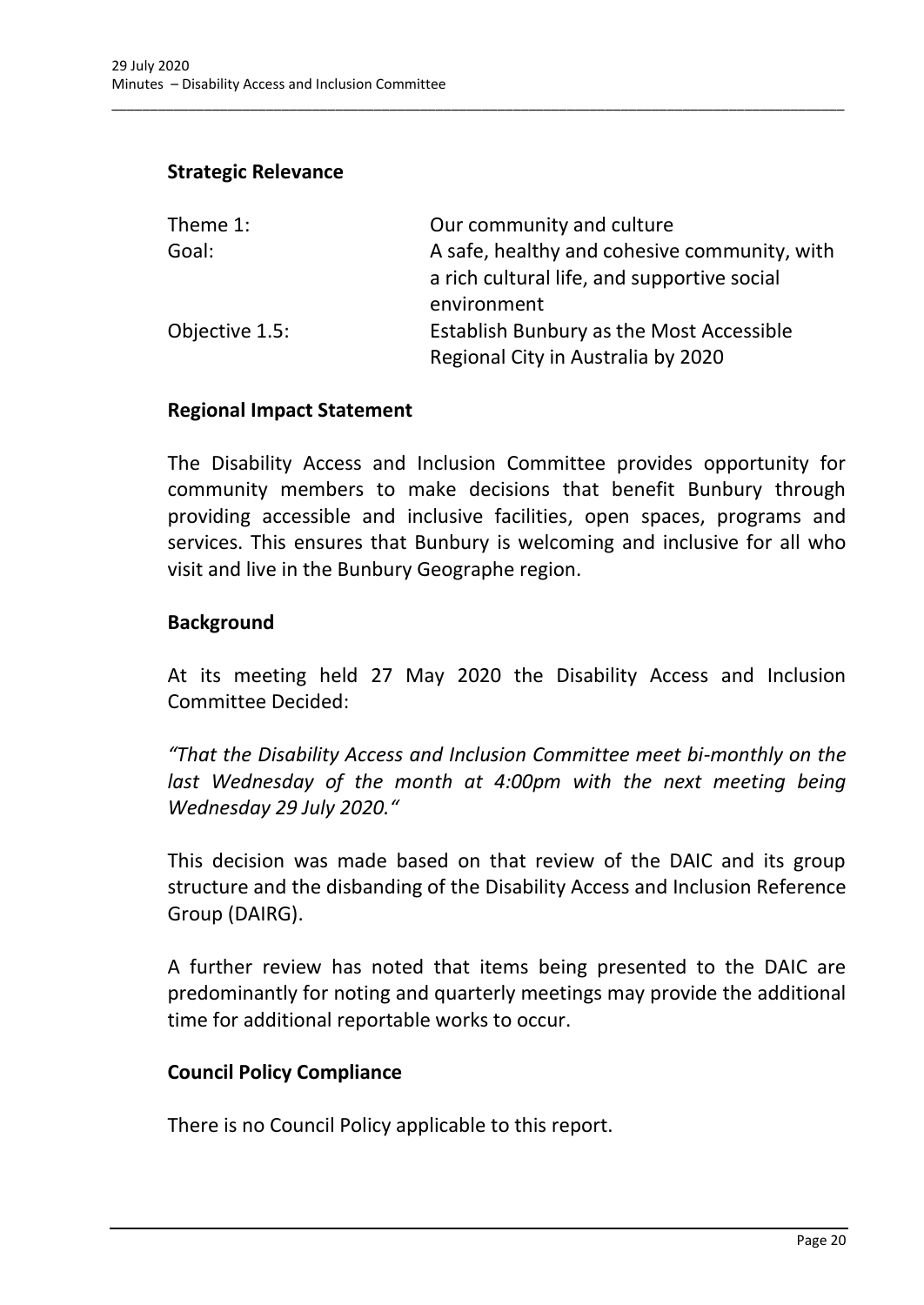## **Legislative Compliance**

*Disability Services Act 1993 (amended 2004) Local Government Act 1995*

#### **Officer Comments**

It is proposed to hold the meetings quarterly as it is not believed that this would create undue waiting periods for decisions.

\_\_\_\_\_\_\_\_\_\_\_\_\_\_\_\_\_\_\_\_\_\_\_\_\_\_\_\_\_\_\_\_\_\_\_\_\_\_\_\_\_\_\_\_\_\_\_\_\_\_\_\_\_\_\_\_\_\_\_\_\_\_\_\_\_\_\_\_\_\_\_\_\_\_\_\_\_\_\_\_\_\_\_\_\_\_\_\_\_\_\_\_\_\_\_

#### **Analysis of Financial and Budget Implications**

There are no financial or budgetary implications impacting from the recommendations of this report.

#### **Community Consultation**

Not applicable

## **Councillor/Officer Consultation**

Internal discussions took place within the Community Services Team.

#### **Applicant Consultation**

Not applicable

#### **Timeline: Council Decision Implementation**

Implementation will be immediate

#### **Outcome of the Meeting held 29 July 2020**

The recommendation was moved Cr Turner, seconded Mal Osborne.

The Presiding Member put the motion to the vote and it was adopted unanimously to become the Committee's decision on the matter.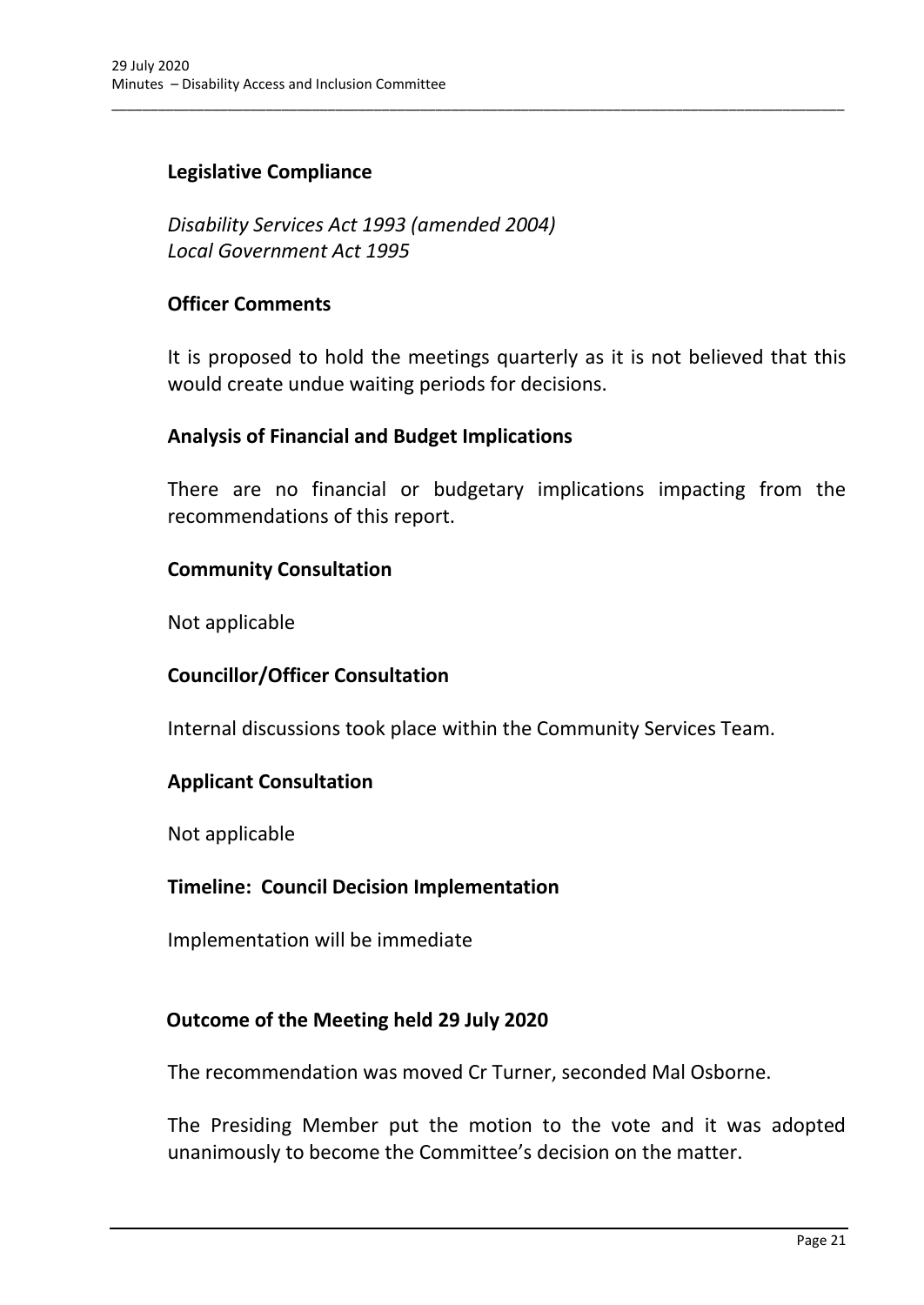## **Committee Decision**

*That the Disability Access and Inclusion Committee meet quarterly on the*  last Wednesday of the month at 4:00pm with the next meeting being *Wednesday 28 October 2020.*

\_\_\_\_\_\_\_\_\_\_\_\_\_\_\_\_\_\_\_\_\_\_\_\_\_\_\_\_\_\_\_\_\_\_\_\_\_\_\_\_\_\_\_\_\_\_\_\_\_\_\_\_\_\_\_\_\_\_\_\_\_\_\_\_\_\_\_\_\_\_\_\_\_\_\_\_\_\_\_\_\_\_\_\_\_\_\_\_\_\_\_\_\_\_\_

CARRIED 5 votes "for" / NIL votes "against"